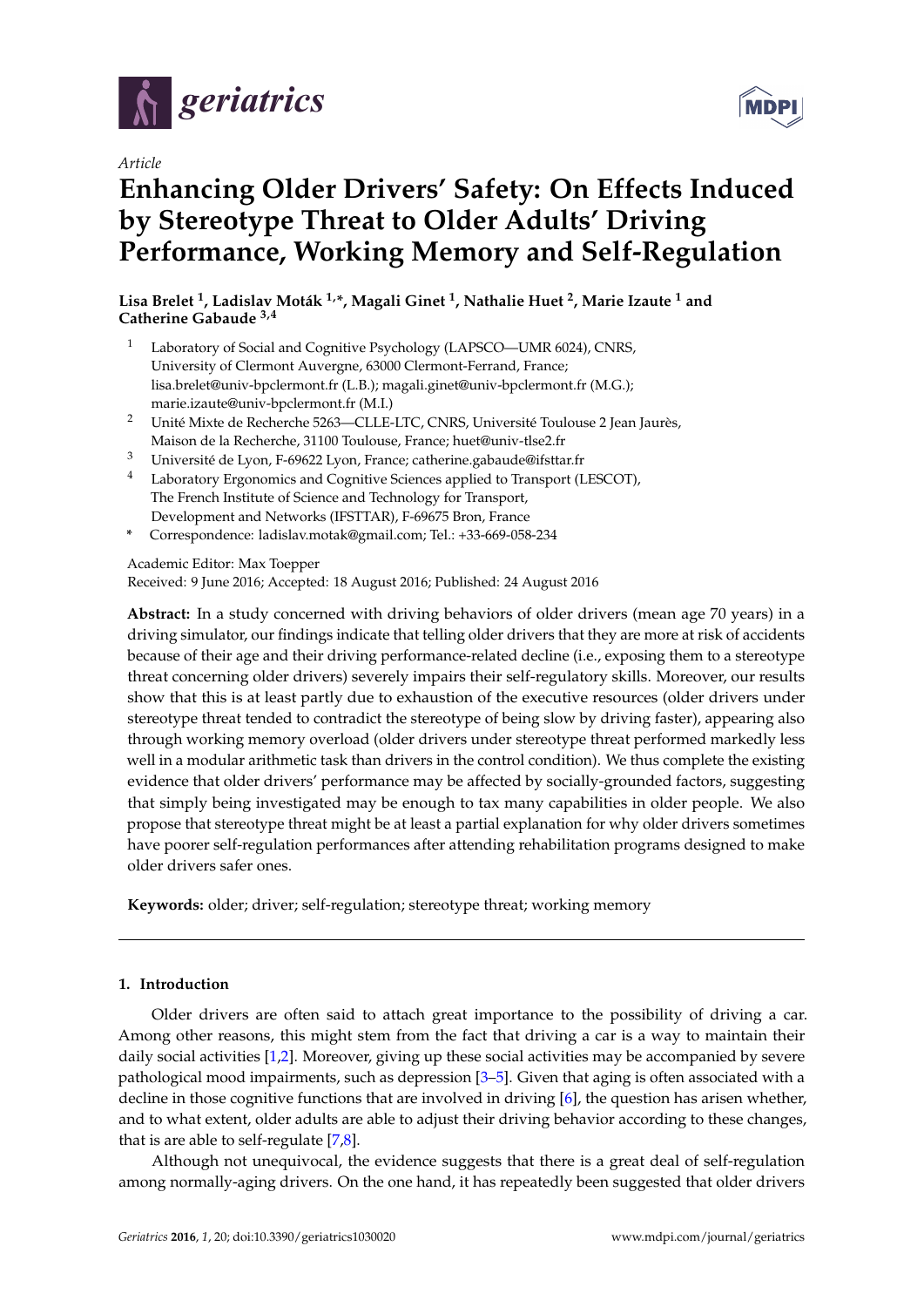report that they avoid difficult driving situations (e.g., driving during rush hour), congruently with assessments of their cognitive abilities and their confidence assessments [\[9–](#page-15-2)[11\]](#page-15-3). For example, it has been argued that older drivers reduce their driving at night and in fog, providing their processing speed decreases [\[12–](#page-15-4)[14\]](#page-15-5), and avoid situations in which they feel less confident, such as driving at night and at night when it is raining [\[15](#page-15-6)[,16\]](#page-15-7). In addition, there are behavioral data supporting the assumption that healthy older drivers are able to engage in successful self-regulation. For instance, older drivers appear to: (i) overtake less than their younger counterparts when driving on a multilane highway [\[17\]](#page-15-8); (ii) postpone distracting activities when approaching left/right turns [\[18\]](#page-15-9); and also (iii) avoid difficult driving situations more than their younger counterparts in simulated driving [\[19\]](#page-15-10). Finally, it has been concluded that older drivers exhibit self-regulatory patterns, on the basis of safety-related data indicating that healthy older drivers do not necessarily have an overly-increased risk of accident as compared to other populations of drivers [\[7\]](#page-15-0).

An independent body of research suggests, however, that cognitive, physical and also self-regulatory performance may suffer when one is exposed to negative stereotypes. Indeed, when negative beliefs shared about a social group are highlighted and applicable, they result, under specific circumstances, in performance decreases in members of the group concerned. This phenomenon, called stereotype threat, has already been demonstrated in various domains (including intellectual performance [\[20\]](#page-15-11), sports [\[21\]](#page-15-12), mathematics [\[22](#page-15-13)[,23\]](#page-15-14), driving [\[24](#page-15-15)[–26\]](#page-15-16) and others [\[27\]](#page-15-17)) and across different age groups ranging from children [\[28,](#page-15-18)[29\]](#page-15-19) to older adults [\[30](#page-15-20)[–32\]](#page-16-0).

In the context of driving, older adults have not only been found to be subject to stereotype threat [\[33\]](#page-16-1), but also, consistently with the stereotype threat literature, older drivers under stereotype threat made more errors than drivers of the control group during a simulated driving task [\[34\]](#page-16-2). Along the same lines, [\[35\]](#page-16-3) found that older drivers in threatening conditions presented longer brake reaction times and longer following distances than drivers who were not threatened. The deleterious effects of stereotype threat are particularly salient in older adults who value or otherwise ascribe some importance to driving (i.e., who strongly identify with the performance domain [\[34\]](#page-16-2)) and in individuals with diminished working memory resources [\[35\]](#page-16-3). This is in accordance with the proposed process model of stereotype threat [\[36\]](#page-16-4).

Following this model, stereotype threat, that is a threat to one's integrity, an imbalance between what one expects as success, on the one hand, and the stereotypically-primed performance deemed to be poor, on the other hand, acts as a stressor, leading to physiological stress reactions, cognitive monitoring and interpretative processes, affective responses and efforts to cope with these negative emotions [\[36\]](#page-16-4). Whether or not this reaction is more salient in terms of physiological stress response, in terms of monitoring, the self-relevant performance (i.e., to what extent does my performance contradict the stereotyped one?) or in terms of thought suppression processes (i.e., while individuals try to extinguish the tiniest negative affect that would testify to the validity of the stereotype), the domain general resource, as [\[36\]](#page-16-4) argues (and see also [\[37](#page-16-5)[,38\]](#page-16-6)), that would always be impacted is working memory (see Figure [1;](#page-2-0) p. 337, [\[36\]](#page-16-4)). Therefore, disruption of optimal performance under stereotype threat would commonly occur in a variety of tasks due to working memory overload, despite several concrete pathways and discrete processes that link stereotype threat trigger to this working memory depletion. It is of note that stereotype threat-related negative impacts occur: (i) with an apparent will to contradict the stereotype at hand by whichever means (see [\[20\]](#page-15-11)); (ii) in individuals who are highly involved in the task described (individuals for whom it "matters") [\[20\]](#page-15-11); and (iii) in tasks that necessitate controlled, in contrast to tasks soliciting automatic, processing [\[39,](#page-16-7)[40\]](#page-16-8).

Yet, how can information that points to an existing stereotype translate into, or, possibly, hinder, specific self-regulation patterns? In line with both the process model of stereotype threat and the evidence that poorer cognitive performance may stem from the depletion of working memory resources [\[36](#page-16-4)[,37\]](#page-16-5), it has become obvious to expect that stereotype threat causes a decrease in self-regulation capacity, exactly due to a previous overinvestment of the available resources in contradicting the stereotype at hand  $[24,41,42]$  $[24,41,42]$  $[24,41,42]$ . For example, although attending an elite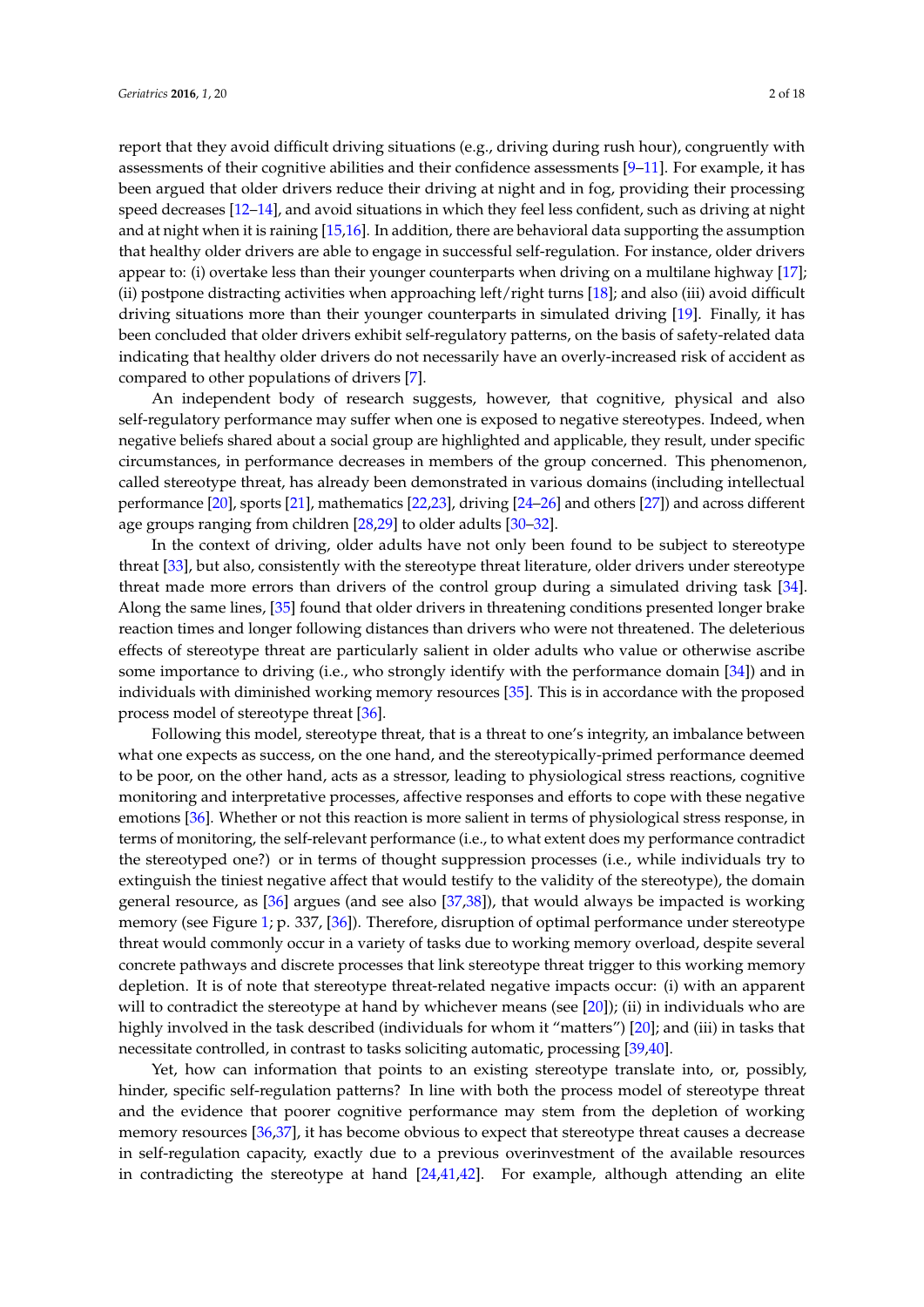university, students with low socio-economic status (SES) had more concerns regarding their academic *Geriatrics* **2016**, *1*, 20 3 of 18 achievements and, consequently, were only able to self-regulate to a lesser extent, that is consumed more food during a task and showed more interference in a Stroop task, than students with high SES [\[43\]](#page-16-11). Similarly, Afro-American participants and women under stereotype threat have shown lower performances in tasks demanding some degree of self-control, be they tasks that were related to the -<br>stereotype threat at hand (Stroop test for Afro-American students [\[20\]](#page-15-11)) or that were not (squeezing a handgrip exerciser for women [\[44\]](#page-16-12)). Finally, this phenomenon has been replicated in women threatened about their lack of mathematical skills and impacts their self-regulation in such various and initially unrelated tasks as aggressive behaviors, eating and decision making [\[41\]](#page-16-9). we have the mathematical skills and impacts their self-regulation in such various and imp

<span id="page-2-0"></span>

**Figure 1.** View of the driving simulator during experiments. **Figure 1.** View of the driving simulator during experiments.

To the best of our knowledge, however, virtually nothing is known regarding the effects of stereotype threat on the self-regulation of older drivers. In this article, we offer some evidence regarding both how stereotype threat impacts older drivers' self-regulation and the possible causal chain that links stereotyped information to specific patterns of self-regulation. In light of the previously-discussed theoretical frame and empirical evidence  $[36-39]$  $[36-39]$ , the causal chain that we propose and test here the irreduced decline  $q$  and also  $q$  and also  $q$  and also  $q$  and also  $q$ , order drivers would try their their is that when told that they are more at risk of accident because of their age and their driving<br>is that when told that they are more at risk of accident because of their age and their driving performance-related decline (see [\[45–](#page-16-13)[47\]](#page-16-14) and also [\[48,](#page-16-15)[49\]](#page-16-16)), older drivers would try their hardest to contradict the stereotype at hand [\[20,](#page-15-11)[36\]](#page-16-4), which, in turn, would lead to an overinvestment of their working memory resources [\[37,](#page-16-5)[38](#page-16-6)[,50\]](#page-16-17) and, finally, to the lack thereof for, and a poorer performance in, a subsequent task in which they should self-regulate [\[41,](#page-16-9)[43,](#page-16-11)[44\]](#page-16-12).

In a previous study in simulated driving settings [19], older drivers drove in four circuits of increasing difficulty (combining, progressively, left turns, high-density traffic and restricted visibility conditions) and were then given a limited amount of time to train for a fictitious driving test. During this self-paced training, older drivers have been found to behave in a strategically-adapted concentration rather rather on the two most differences in the two most differences in the state groups started the manner given that they concentrated on the two easiest circuits where they certainly might enhance their performance before the oncoming driving test, while younger drivers concentrated rather on the two most difficult circuits. Moreover, both age groups started their training with somewhat easier circuits, moving only later to circuits of greater difficulty, which seems optimal for maximizing their learning uptake and assuring at least some degree of performance, although, even here, the global level of chosen difficulty was again lower for older than for younger drivers. It was therefore concluded that older drivers were as able to self-regulate as their younger counterparts were (see also [\[51,](#page-16-18)[52\]](#page-16-19)). It might then be expected that within a restricted training time, older drivers under stereotype threat,  $\frac{1}{2}$ as compared with their control or even with their younger counterparts, would show no sign of  $\frac{1}{2}$ allocating their training time selectively to a specific difficulty of circuits.<br>
allocating their training time selectively to a specific difficulty of circuits.

In the study described below that follows [\[19\]](#page-15-10), two groups of older drivers had to complete four increasingly difficult driving circuits in a driving simulator and were then given a limited amount of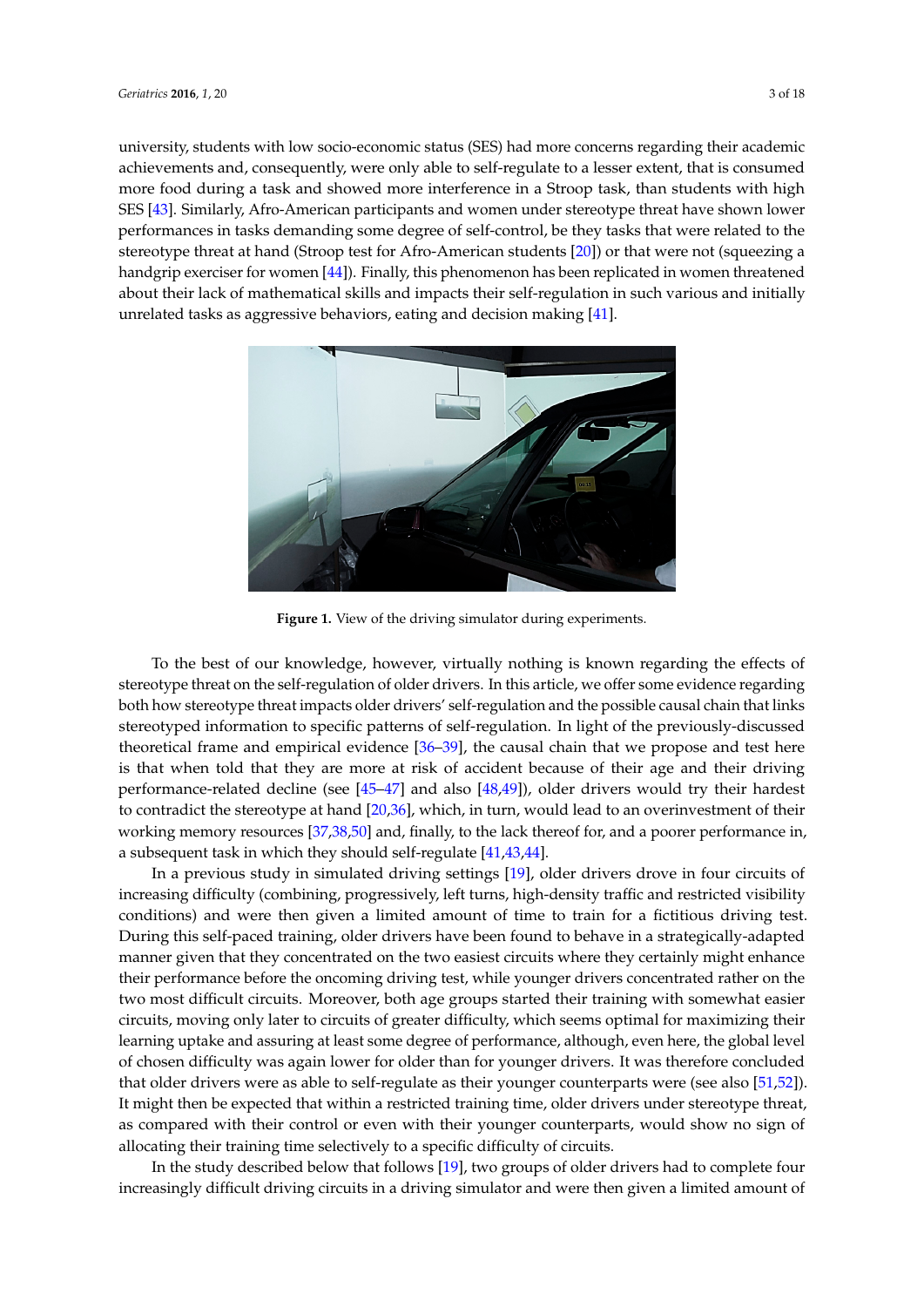time to train for a fictitious test. Provided they were able to do so (e.g., [\[51\]](#page-16-18)), drivers were expected to allocate their training time selectively on the basis of the circuits' difficulty [\[51,](#page-16-18)[53\]](#page-16-20). Before engaging in the initial four circuits, one group of drivers was provided with stereotype threat-inducing instructions. We assumed that under stereotype threat (here, the stereotype of older drivers aged 65 years or over who are more at risk of traffic accidents than younger drivers; see also [\[33](#page-16-1)[,35\]](#page-16-3)), drivers would no longer be able to self-regulate accurately, that is would not be able to focus on circuits of specific difficulty [\[41,](#page-16-9)[44\]](#page-16-12) and, rather, would show random patterns of self-regulation, that is they would show random allocation of the available training time to different circuits' difficulty. We further predicted that this self-regulation impairment would occur: (i) as a consequence of drivers' conscious efforts to control their behaviors and contradict the stereotype at hand (e.g., drivers would do the contrary of what they had been told, that is drive faster under stereotype threat if they were told older drivers are riskier because of driving slowly [\[20,](#page-15-11)[40\]](#page-16-8)); and, therefore, (ii) as a consequence of spending working memory resources on tackling this task, that is due to working memory depletion appearing as a worse performance in tasks requiring substantial working memory resources [\[24](#page-15-15)[,36](#page-16-4)[,38\]](#page-16-6).

# **2. Method**

# *2.1. Participants*

A total of 67 French older drivers aged 65 years or over took part in the study. All participants scored above 24 on the Mini-Mental State Examination [\[54\]](#page-16-21) and stated that they were in excellent or good physical and mental health. They further stated that they were not taking any central nervous system medication, had been in possession of their driving license for at least three years and drove between 5 and 25 thousand kilometers each year. Unfortunately, owing to simulation sickness, we were only able to retain the data of 42 participants for further analyses. Drivers were assigned randomly to either the experimental group (i.e., under stereotype threat; *n* = 21) or the control group (i.e., without stereotype threat;  $n = 21$ ; see Table [1\)](#page-3-0). All drivers signed an informed consent form and were treated in accordance with the ethical standards of the American Psychological Association.

| Variable                                 | <b>Stereotype Threat</b> |      | Control |      |      | p       | Cohen's d |
|------------------------------------------|--------------------------|------|---------|------|------|---------|-----------|
|                                          | Mean                     | SD   | Mean    | SD   |      |         |           |
| Male/female ratio                        | 16/5                     |      | 17/4    |      |      |         |           |
| Age (in years)                           | 70.86                    | 4.81 | 70.24   | 4.35 | 0.44 | 0.66    | 0.14      |
| Annual mileage (in thousands of km)      | 14.48                    | 6.36 | 13.67   | 6.28 | 0.42 | 0.68    | 0.13      |
| Mini-Mental State (score out of 30)      | 29.00                    | 0.78 | 29.19   | 1.29 | 0.58 | 0.57    | 0.18      |
| Driving task involvement (9-point scale) | 8.00                     | 1.84 | 7.93    | 1.33 | 0.14 | 0.89    | 0.04      |
| Manipulation check (9-point scale)       | 4.67                     | 2.58 | 2.74    | 2.15 | 2.84 | $0.01*$ | 0.81      |
|                                          |                          |      |         |      |      |         |           |

<span id="page-3-0"></span>**Table 1.** Mean values and standard deviations of participants' main characteristics across both the stereotype threat and control samples.

Note: *SD*—standard deviation; *t*—value of Student's *t*-test for two independent samples; *p*—*p*-value; \* *p* < 0.05. The Mini-Mental State (range 0–30) is a French translation of the original Mini-Mental State [\[55\]](#page-17-0). None of the mentioned differences reached significance across groups, except for the manipulation check.

# *2.2. Materials*

# 2.2.1. Driving Task Involvement and Manipulation Check

Given that stereotype threat appears only in subjects for whom the task at hand really does matter (see [\[36\]](#page-16-4) for a review), each driver first had to estimate to what extent "It is important for [him/her] to be a good driver" [\[37](#page-16-5)[,38\]](#page-16-6). The stereotype threat manipulation was then checked, at the very end of our design, by the question "If I am not successful in driving the simulator, experimenters will believe that older drivers are less able to drive than younger drivers are", as drivers under stereotype threat were deemed to be more concerned by the experimenter's opinion than their control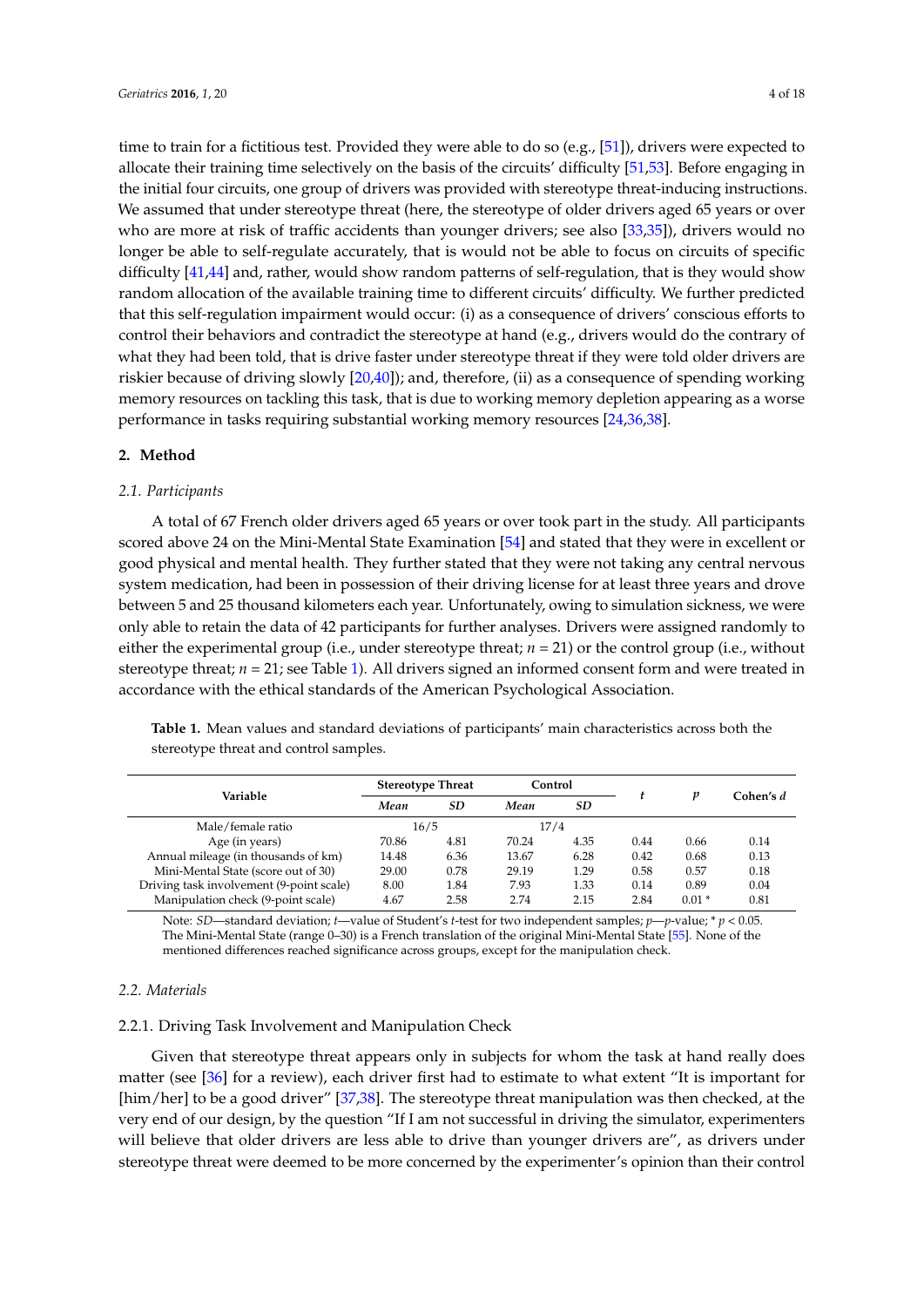counterparts. Both questions were followed by 9-point Likert scales ranging from 1 (don't agree at all) to 9 (absolutely agree).

#### 2.2.2. Four Circuits of Increasing Difficulty

Counterbalanced across participants, four circuits lasting 4 min each, that is restricted to exactly 4 min whatever the distance driven by a participant, were presented to participants in a driving simulator. There were at least two reasons for restricting the time and not the distance driven, per participant. First, our aim was to reduce the duration of driving the simulator as this duration was positively correlated with simulator sickness phenomena. Second, and most of all, our measure of self-regulation depends conceptually on the ratio between time spent per circuit (4 min) and time available for training (6 min, that is leading eventually to strategic choices). Allowing drivers to spend more or less time in each of the four circuits would be detrimental to our measure of self-regulation.

The difficulty of the circuits was manipulated in a cumulative manner, by adding one difficulty at each level. For the purposes of our test, we identified and selected: (a) left turns, a typical high-risk situation for older adults [\[56\]](#page-17-1); (b) high-density traffic, a situation that older drivers are said to frequently avoid [\[57\]](#page-17-2); and (c) driving with restricted visibility (e.g., at night or in fog), also frequently avoided by older drivers [\[58\]](#page-17-3). Combining these three difficulties resulted in: (i) the simplest circuit, consisting mainly of straight roads with light traffic of approximately 20 cars; (ii) the second easiest circuit, also consisting only of light traffic, but with four left turns; (iii) a circuit combining the left turns with heavy traffic of approximately 80 cars; (iv) and the fourth and most difficult circuit, where we added foggy weather to Circuit 3 to restrict the drivers' visibility. All of the driving tasks were performed in a fixed-base fully-equipped driving simulator adapted from an initial Renault Espace cab (Figure [1\)](#page-2-0), including all steering commands and a manual gear. A 3D visualization loop and a traffic simulation model developed by IFSTTAR (using, respectively, "SIM<sup>2</sup>" and "Dr<sup>2</sup>" software) were employed to simulate driving scenarios onto three forward screens with a 150◦ horizontal and 40◦ vertical field of view.

#### 2.2.3. Self-Regulation: Perseverance

In order to examine self-regulatory patterns, the drivers were invited to train themselves before a forthcoming (fictitious) test in a self-paced manner, during a restricted time. The allowed training time (6 min) represented about one third of the time needed to drive around all four circuits ( $4 \times 4$  min), and drivers were expected to behave in a strategic manner, that is to focus selectively on these circuits where their learning uptake might be optimal, unless they were under stereotype threat and, therefore, with no specific pattern of self-regulation. The variable of interest here was perseverance, that is the proportion of time allocated to each circuit during the self-paced training [\[51,](#page-16-18)[52\]](#page-16-19). Zero seconds were allocated to non-selected circuits. All of the instructions were presented in the participants' native language, that is in French. Translations are provided for the purpose of this paper, and the original French version is available upon request from the corresponding author. The exact wording introducing this training phase was as follows:

"In the previous circuits, your driving was more or less confident, more or less safe. We are now going to allow you a 6-min practice session, where you can train yourself to drive as safely as possible for the next test. Hence, you can go back over exactly the same circuits. Of course, you are free regarding the choice of circuits, the order in which you practice them, and the time you spend on each of them, but you must respect the 6-min time limit. Inside the simulator, on your right, you can see a timer indicating the amount of time left before the end of your training session. If you wish to change from one circuit to another at any time, just say 'stop' and announce the number of the circuit you would like to drive around next. What is the number of the circuit you would like to begin with?"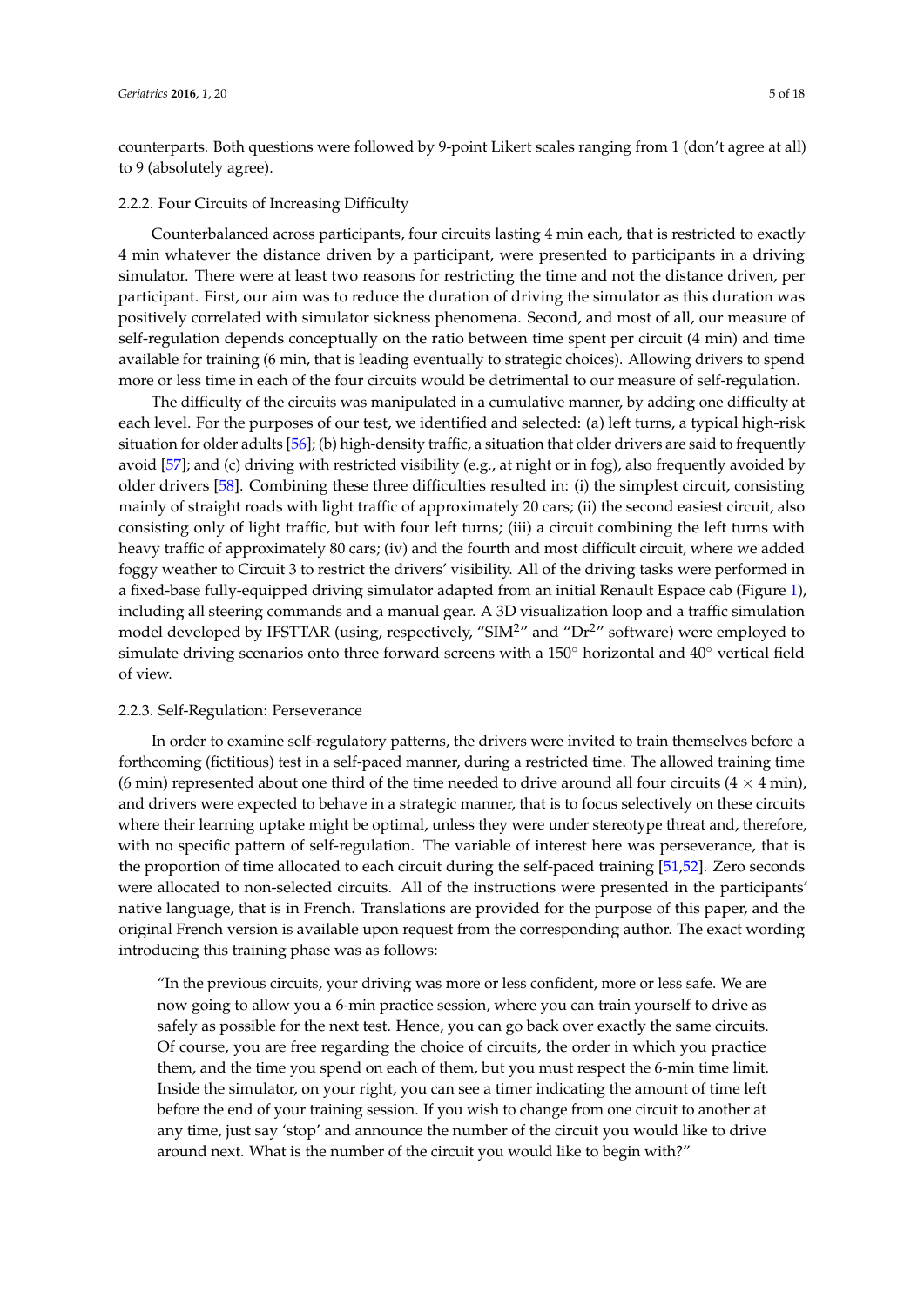#### 2.2.4. Working Memory Test: Modular Arithmetic

In order to quantify the cognitive resources possibly depleted under stereotype threat, we used a modular arithmetic task (Gauss, 1801, in [\[38\]](#page-16-6)). Here, participants had to estimate whether the result of specific chains, e.g., 47 = 19 (mod 4) was an integer (true) or a real number (false). To do so, the second number must first be subtracted from the first (i.e., 47-19), and then, this difference must be divided by the last number (i.e., 28/4). Importantly, the difficulty of these operations, and therefore, the working memory demands, can be easily manipulated. This is important because stereotype threat is not easy to capture in easy tasks [\[38,](#page-16-6)[40\]](#page-16-8), and one might therefore expect an interaction between the difficulty of items and stereotype threat manipulation: in fact, while no difference should occur in easy items, drivers under stereotype threat should show poorer performance as regards difficult items where the working memory resources allocated to tackling the stereotype at hand would appear as detrimental (i.e., causing an overload) to the mathematical problem resolution [\[36,](#page-16-4)[39](#page-16-7)[,40\]](#page-16-8). The final task thus consisted of eight easy, e.g.,  $6 = 3 \pmod{2}$ , and eight difficult items, e.g.,  $47 = 19 \pmod{4}$ , including also eight medium (filler) items, e.g.,  $19 = 3 \pmod{4}$ . Following the previous findings [\[38\]](#page-16-6), we were only interested in the percentage of correct answers at both the easy and the hard level of difficulty and not in resolution times. The task was performed using the DMASTR software ("DMDX") and an arranged keyboard with buttons "true"/"false" plugged into a personal computer with a 21-inch screen. The authors wish to thank K.I. Forster and J.C. Forster of the University of Arizona for their software, which is freely available [\[59\]](#page-17-4).

#### *2.3. Procedure*

Upon their arrival, the participants were presented with a cover story (see [\[44\]](#page-16-12) for similar examples), and throughout the experiment, we used a pre-recorded video, so as to avoid any experimenter-related effect. The exact wording was as follows:

"Today, we are interested in simulated driving. You might know that driving simulators are tools frequently used when assessing driving safety-related concerns. However, little is known about the impact of these tools on drivers' perception compared with real driving. This is why today we are trying to assess which changes should be made to the driving simulator tool so as to produce the same psychological processing as if we were driving a real car."

After this introductory part, all drivers answered a set of socio-demographic questions, including a driving task involvement scale, and were familiarized with the tasks to be done, i.e., driving the simulator (simple training session of 7–10 min) and performing the working memory task, that is modular arithmetic (12 items, 4 of each difficulty). As in previous research bearing on this task [\[38\]](#page-16-6), only the participants who performed well (100%) or quite well (75%) on easy items were selected for further analyses, in order not to confound the effect of stereotype threat with learning difficulties regarding the modular arithmetic task.

The experimental phase began with the baseline measure of modular arithmetic (24 items, 8 of each difficulty), which occurred right before the stereotype threat priming. In fact, before completing the four circuits of increasing difficulty, drivers of the experimental group heard the following introduction deemed to induce the stereotype threat (adapted from [\[20,](#page-15-11)[37\]](#page-16-5)). Please note that the introduction ends by specifying in which respects older drivers might be considered to be more at risk of accident, thus prompting older drivers to contradict the stereotype at hand precisely in these aspects:

"You might be aware that people aged 65 years or over drive less safely than younger drivers. Clearly, reports concerned with driving safety emphasize that older drivers have more traffic accidents than younger drivers do. Given that we are not able to explain this phenomenon, the study in which you agreed to participate is designed to help understand these age-related differences. Therefore, your driving performance is going to be compared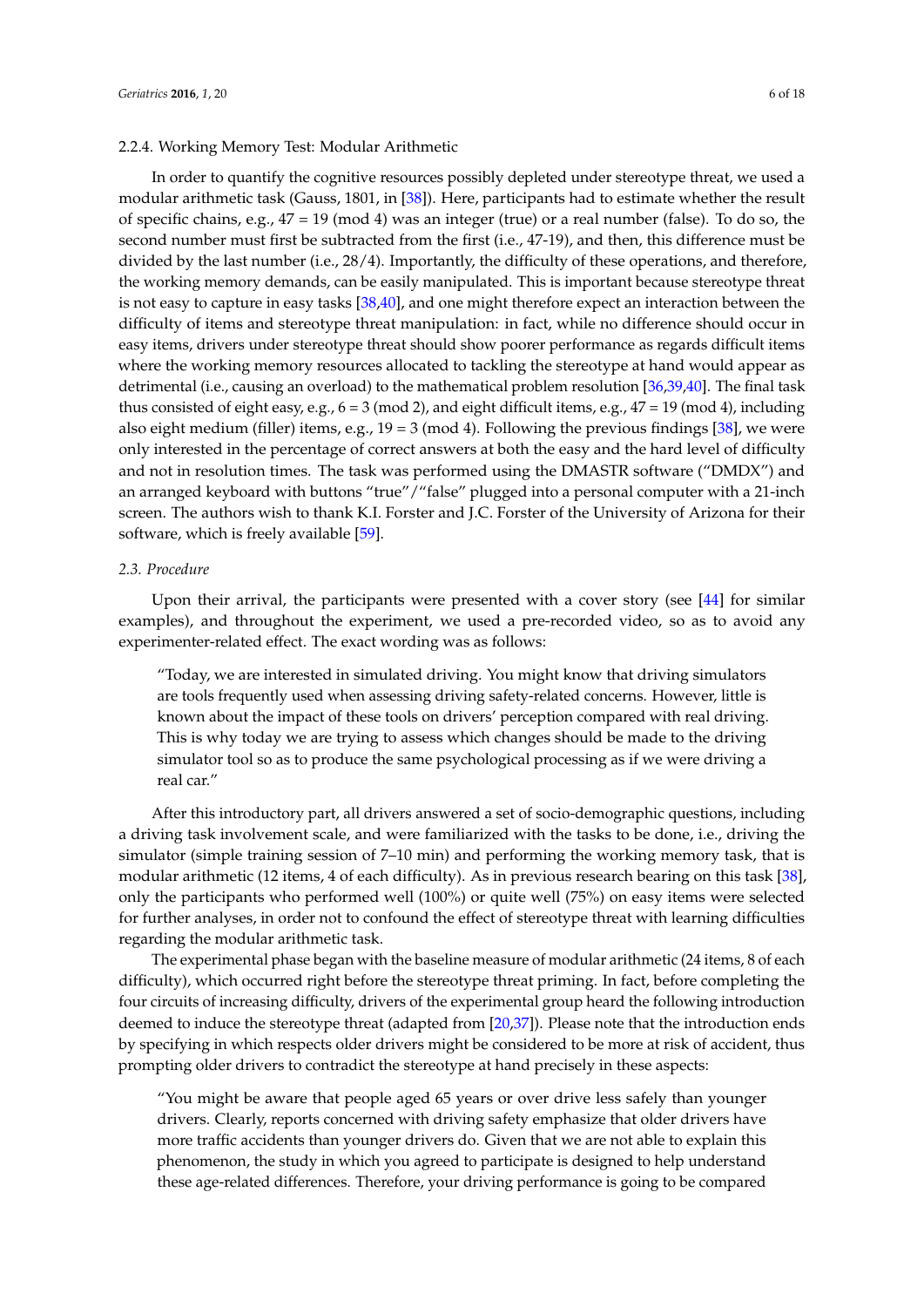with the driving performance of other participants, including younger drivers. Indeed, drivers aged 65 years or over are deemed to have more traffic accidents for at least the following two reasons: they drive too slowly and also hesitate too much before taking left turns."

Drivers of the control group were simply provided with descriptions of the four circuits, and all of the drivers completed the four circuits of increasing difficulty. Afterwards, they were told that they could train for a forthcoming test. During this self-paced training session, we recorded their perseverance. Finally, all of the drivers performed the post-test modular arithmetic task (once again, 8 items of each difficulty), answered several questionnaires concerned with other issues published elsewhere [\[8\]](#page-15-1), completed the manipulation check and were thanked and debriefed.

# *2.4. Statistical Treatments, Dependent Variables and Design*

All dependent variables were treated using the comparison of means, be it through an independent- or a one-sample Student's *t*-test or through analysis of variance (ANOVA). The size effect is indicated using Cohen's *d* and partial *η* 2 , respectively. Any effects where *α* < 0.05 were considered significant, but marginally significant effects are also discussed (0.10  $> \alpha \geq 0.05$ ).

Driving task involvement and manipulation check variables were submitted to *t*-tests, distinguishing the stereotype threat and the control groups. While driving involvement was expected to show no difference across groups, drivers of the stereotype threat condition were hypothesized to show higher levels of manipulation check, that is higher levels of concern that their driving performance would allow the experimenter to ascertain whether the stereotype at hand is a valid one or not.

Driving performance, used as a proxy of drivers' determination to contradict the stereotype at hand, was handled in two ways. First, a mixed two-way ANOVA compared the distances (and therefore, the average speed) driven by both groups of drivers across all four circuits as a whole. Second, average speed in specific portions of those four circuits, and mainly in three 90-km/h portions (Circuits 1, 2 and 3) and in three left turns (Circuits 2, 3 and 4), were compared across groups using *t*-tests, in order to specify whether older drivers under stereotype threat adopted higher speeds in the portions of interest. Only these portions were passed through by all drivers.

The perseverance in self-paced training, that is the variable that was crucial in ascertaining the self-regulation patterns of our drivers, was submitted to a two-way mixed ANOVA comparing time spent in different circuits across both groups of drivers. Given the lack of any significant effect between the groups, which was of primary interest in our study, an additional inter-subject variable of drivers' age category was added, in order to unravel its potential confounding effect on drivers' perseverance (see below).

Finally, the performance in modular arithmetic was examined through a three-way mixed ANOVA where mean scores were compared across both groups, between easy and hard items and also between baseline and post-test measures. Given that stereotype threat effects should only appear after stereotype threat priming (i.e., post-test) and in hard items, we expected a three-way interaction to appear.

#### **3. Results**

#### *3.1. Driving Task Involvement and Manipulation Check*

As can be seen in Table [1](#page-3-0) (see above), descriptive values of the driving task involvement question were almost identical in the stereotype threat and control groups, and the very slight difference was not significant. Moreover, whatever the group, the mean scores were significantly greater than the theoretical middle of the scale, *t*(20) = 6.13 and *t*(20) = 10.16 for both, experimental and control groups, respectively, both *p* < 0.001, both Cohen's *d* > 1.33, indicating that drivers across both groups were involved in driving.

As regards the manipulation check, it appears that our priming was successful in that drivers induced with stereotype threat believed more strongly than their control counterparts that their driving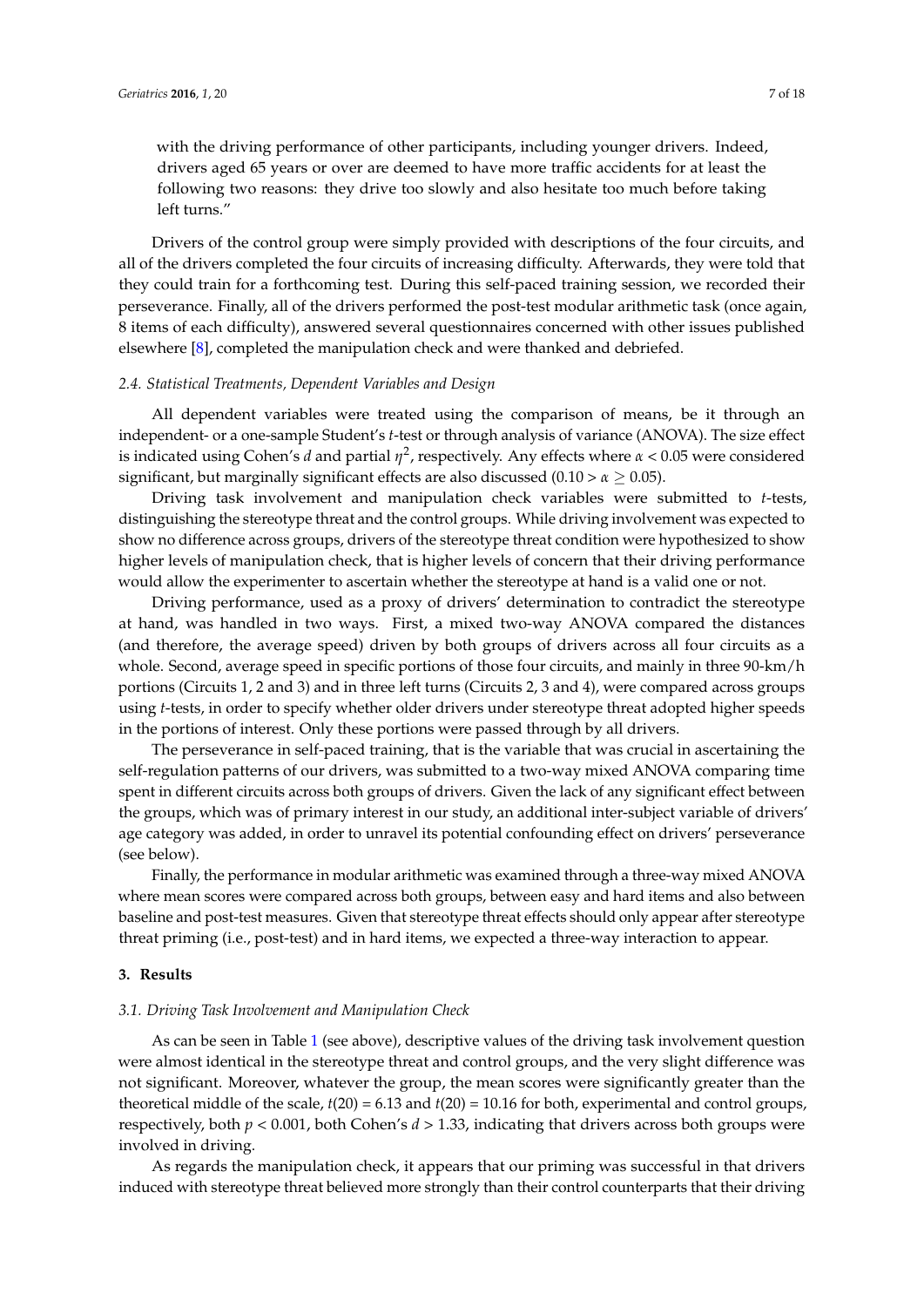performance would be seen, by the experimenter, as diagnostic of their (stereotyped) group difficulties (Table [1\)](#page-3-0). This effect, by the way, was of considerable magnitude, as Cohen's  $d = 0.88$ .

#### *3.2. Driving Performance: Distances Driven in the Four Circuits*

In the 42 participants selected for our analyses, there was a considerable range regarding the distances that were actually driven by each of the participants. Table [2](#page-7-0) summarizes these distances across both groups.

<span id="page-7-0"></span>**Table 2.** Mean, standard deviation, minimum and maximum values of distances driven by the participants across different circuits (in kilometers).

| Circuit        |      |      | <b>Stereotype Threat</b> |      | Control |           |      |      |  |
|----------------|------|------|--------------------------|------|---------|-----------|------|------|--|
|                | Mean | SD   | min                      | max  | Mean    | <b>SD</b> | mın  | max  |  |
|                | 3.65 | 7.58 | 2.54                     | 5.20 | 3.27    | 8.00      | 1.84 | 4.55 |  |
| $\overline{2}$ | 3.39 | 5.70 | 2.15                     | 4.49 | 3.06    | 4.93      | 2.02 | 3.88 |  |
| 3              | 2.34 | 6.38 | 1.51                     | 3.36 | 2.00    | 4.25      | 1.18 | 2.84 |  |
| 4              | 2.51 | 4.42 | 1.90                     | 3.46 | 2.35    | 5.00      | 1.19 | 3.05 |  |

Note: *SD*—standard deviation; *min*—minimal values; *max*—maximal values.

Overall, a 2 (group: stereotype threat vs. control)  $\times$  4 (circuit difficulty: 1–4) mixed ANOVA with repeated measures on the second variable and with total distance driven per circuit as the dependent variable tended to show longer distances (and thus, greater speeds within the given time limit) in drivers of the experimental group (mean  $(M) = 2.97$  km, standard deviation  $(SD) = 0.60$  km) than in drivers of the control group,  $M = 2.67$  km,  $SD = 0.55$  km,  $F(1, 40) = 3.86$ ,  $p = 0.06$ . This effect was of moderate magnitude (*η* <sup>2</sup> < 0.09), indicating that a fully significant, and not only marginal, effect of stereotype threat might have been achieved had greater sample sizes been available. This ANOVA also yielded a circuit effect,  $F(3, 120) = 113.40$ ,  $p < 0.001$ ,  $\eta^2 = 0.74$ , such that distances in Circuits 1 and 2 were greater than the distances in Circuits 3 and 4, all *p* < 0.001 (Tukey's HSD test). Finally, there was no significant interaction effect of the two factors, *F*(3, 120) < 1.00, non-significant (*ns*).

# *3.3. Driving Performance: Driving Speeds in Specific Portions*

From the situations that were driven through by all drivers, we kept for our analyses three straight lines limited to 90 km/h (Circuits 1, 2 and 3) and three left turns (Circuits 2, 3 and 4), situations that clearly corresponded to the points we stressed in our stereotype threat priming (i.e., pointing out that older drivers were slower on straight lines and hesitated before turning left). A series of Student's *t-*tests with group (stereotype threat vs. control) as a between-subject factor performed on all three 90 km/h items tended to show significant differences in the predicted directions, that is drivers under stereotype threat adopted marginally higher speeds than drivers in the control condition, all  $t(40) \ge 1.44$ , all  $p \le 0.08$ , all Cohen's  $d \ge 1.46$  (Table [3\)](#page-8-0). These differences, pointing toward the same pattern, were even more clearly pronounced in the case of left turns in Circuits 2 and 3, both  $t(40) \ge 1.85$ , both  $p \le 0.04$  and both Cohen's  $d \ge 0.57$ . This difference remained marginal, again, in the case of the left turn in Circuit 4,  $t(40) = 1.31$ ,  $p = 0.09$ ,  $d = 0.40$ . Although several of the observed differences did not reach the predicted significance threshold of *α* < 0.05, the observed results, and the associated size effects, tend to go in the direction of our hypothesis that drivers under stereotype threat engaged in contradicting the stereotype at hand and mainly in these specific portions that were directly targeted by our priming.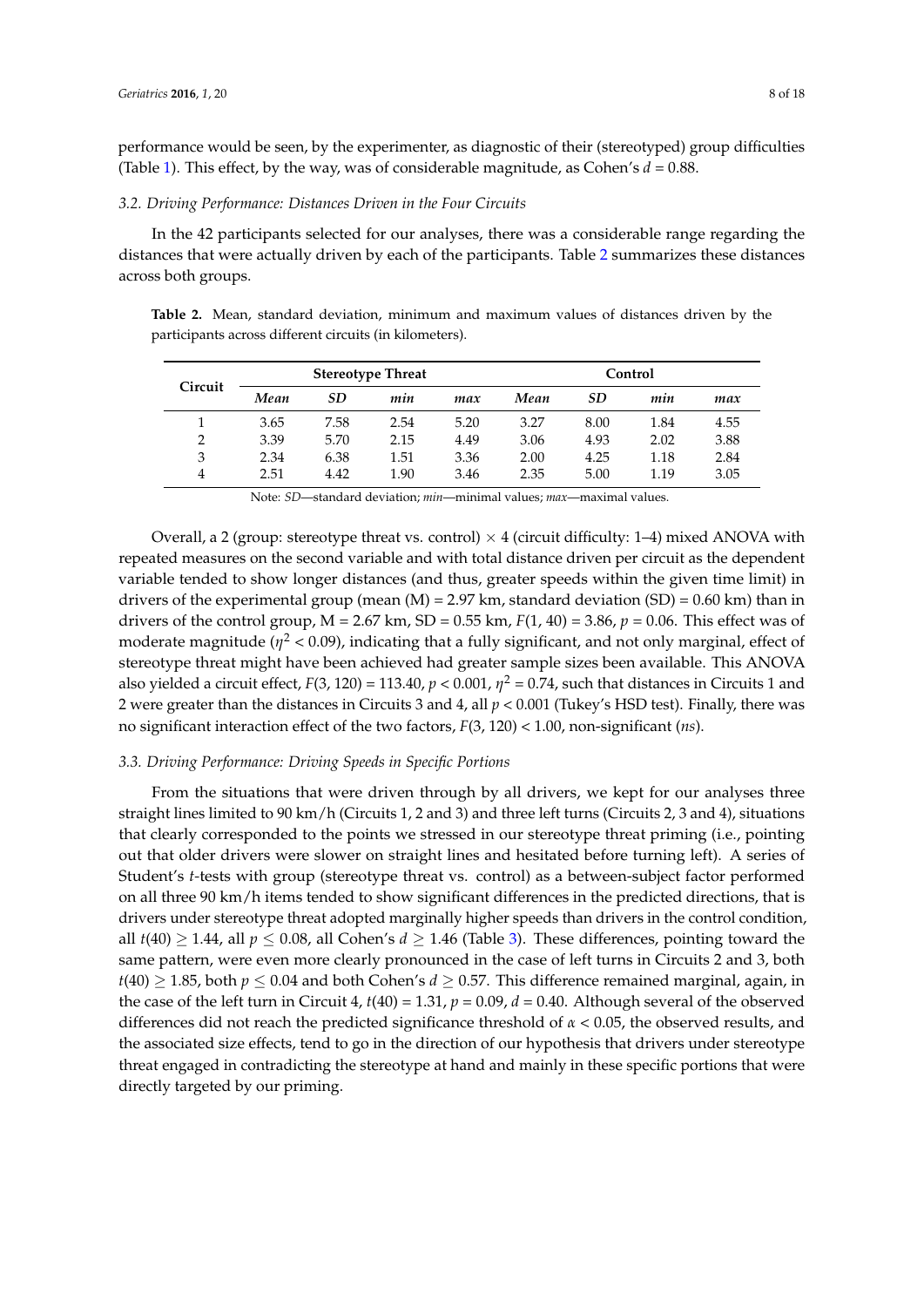|                        | <b>Stereotype Threat</b> |           | Control |       |      | p       | Cohen's d |  |
|------------------------|--------------------------|-----------|---------|-------|------|---------|-----------|--|
| <b>Circuit Portion</b> | Mean                     | <b>SD</b> | Mean    | SD    | t    |         |           |  |
| 90 km/h Circuit 1      | 67.10                    | 18.18     | 59.04   | 15.41 | 1.55 | 0.07#   | 0.48      |  |
| 90 km/h Circuit 2      | 61.92                    | 16.34     | 55.37   | 12.85 | 1.44 | 0.08#   | 0.45      |  |
| 90 km/h Circuit 3      | 57.02                    | 10.33     | 51.80   | 12.46 | 1.48 | 0.07#   | 0.46      |  |
| Left turn Circuit 2    | 28.51                    | 5.90      | 24.62   | 5.58  | 2.19 | $0.02*$ | 0.68      |  |
| Left turn Circuit 3    | 11.56                    | 4.25      | 9.61    | 2.74  | 1.85 | $0.04*$ | 0.57      |  |
| Left turn Circuit 4    | 23.33                    | 4.64      | 21.6    | 3.92  | 1.31 | 0.09#   | 0.40      |  |

<span id="page-8-0"></span>**Table 3.** Mean values and standard deviations (in kilometers per hour) and Student's *t*-test statistics of participants' speeds in specific portions of simulated circuits.

Note: *SD*—standard deviation; *t*—value of Student's *t*-test for two independent samples; *p*—*p*-value; # *p* < 0.10;  $* p < 0.05$ .

#### *3.4. Self-Regulation: Perseverance*

Contrary to our expectations, a 2 (group: stereotype threat vs. control)  $\times$  4 (circuit difficulty: 1-4) mixed ANOVA only revealed a marginal effect of circuit,  $F(3, 120) = 2.32$ ,  $p = 0.08$ ,  $\eta^2 = 0.06$ , indicating that drivers were not insensible to the circuit's difficulty. However, neither the effect of group nor the group × circuit interaction appeared as significant, both *F* < 1.00, *ns*.

Given that samples of older adults may easily appear heterogeneous in self-regulatory patterns (e.g.,  $[60]$ ), it is recommended that these samples be further distinguished into smaller and more coherent age subgroups. In this vein, and in order to unravel the potentially confounding effect of age, we divided both the experimental and control groups into subgroups of younger-older drivers  $(n_1 = 11, M = 67.64$  years, SD = 1.43, and  $n_2 = 15, M = 68.20$  years, SD = 1.74, for groups under vs. without stereotype threat, respectively) and older-older drivers ( $n_3 = 10$ , M = 74.40 years, SD = 4.74, and  $n_4 = 6$ , M = 75.33, SD = 4.84, respectively). This distinction was made on the basis of mean drivers' age (70 years), and younger-older drivers are thus represented by all drivers up to 70 years and older-older drivers by all drivers aged 71+ years. Drivers' self-regulatory patterns were then investigated applying a 2 (group: stereotype threat vs. control; between-subject factor)  $\times$  2 (age: younger-older vs. older-older; between-subject factor)  $\times$  4 (circuit difficulty: 1–4; within-subject variable) mixed ANOVA. This procedure revealed the main effect of circuit,  $F(3, 114) = 3.81$ ,  $p = 0.01$ , *η* <sup>2</sup> = 0.09, and circuit × age interaction, *F*(3, 114) = 4.09, *p* = 0.01, *η* <sup>2</sup> = 0.10. Most importantly, however, this ANOVA yielded the expected three-way interaction,  $F(3, 114) = 3.18$ ,  $p = 0.03$ ,  $\eta^2 = 0.08$ .

As can be seen in Figure [2,](#page-9-0) when under stereotype threat, there was no difference in the time allowed for various circuits (that is, in perseverance), be it following the driver's age or the circuit's difficulty, all post hoc  $p \geq 0.64$ . On the other hand, very adaptive self-regulatory patterns did appear in the control condition. Here, younger-older drivers without stereotype threat focused their self-paced training mainly on Circuit 3 and less on Circuits 1 and 4, both *p* ≤ 0.05. Older-older drivers focused their self-paced training mainly on Circuits 1 and 2 and less on Circuits 3 and 4, all  $p \le 0.001$ . This suggests that while drivers without stereotype threat were able to target a specific difficulty level that might be a proxy of their adapted self-regulation, this was not the case for drivers under stereotype threat, who did not target any circuit difficulty in particular and showed a rather random pattern of self-regulation.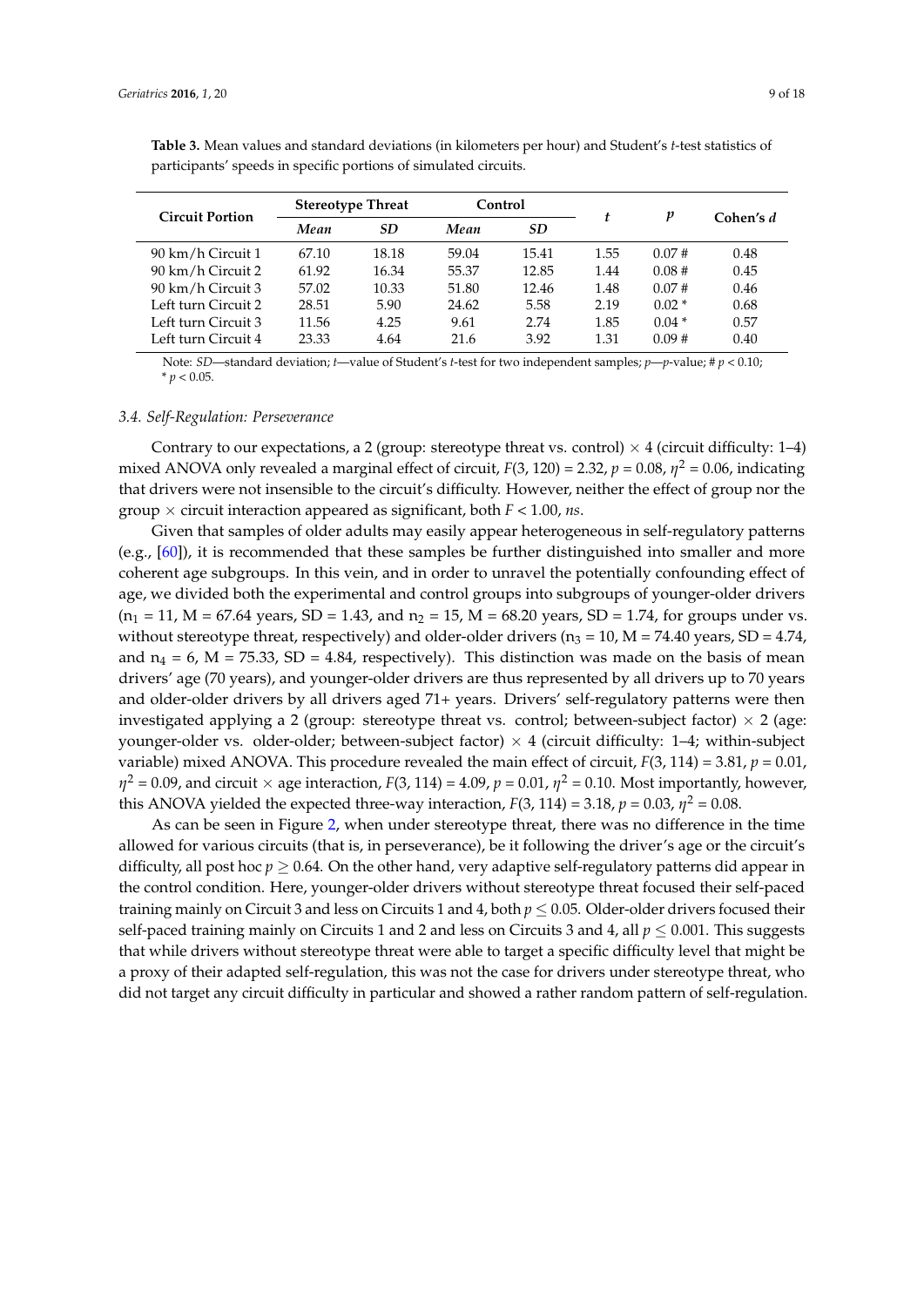<span id="page-9-0"></span>

and following stereotype threat priming and distinction of driver ages. Error bars indicate the standard error of the mean. **Figure 2.** Mean proportion of time (perseverance) allocated to driving circuits of different difficulties

It is further of note that within control groups, older-older drivers focused their self-paced training more than younger-older drivers on Circuits 1 and 2, and less than younger-older drivers on Circuit 3; all  $p \le 0.02$ . However, no such difference was observed within experimental groups, all  $p \geq 0.57$ . This indicates that the drivers not submitted to stereotype threat showed not only difficulty-specific, but also age-specific patterns of self-regulation. In fact, the older the drivers, the difficulty-specific, but also age-specific patterns of self-regulation. In fact, the older the drivers, the easier the preferentially-chosen circuits. However, here again, no such age-related adjustment could easier the preferentially-chosen circuits. However, here again, no such age-related adjustment could be be seen in drivers under stereotype threat, suggesting that stereotype threat hindered seen in drivers under stereotype threat, suggesting that stereotype threat hindered self-regulation.

# 3.5. Working Memory Test: Modular Arithmetic

A 2 (group: stereotype threat vs. control)  $\times$  2 (item difficulty: easy vs. hard)  $\times$  2 (measure time: and measure time and with the percentage of correct answers as dependent variable revealed two main effects,  $F(1, 18) = 6.47$ ,  $p = 0.02$ ,  $\eta^2 = 0.26$  for group and  $F(1, 18) = 38.16$ ,  $p < 0.001$ ,  $\eta^2 = 0.68$ for item difficulty, but also several interactions. First, there was a group  $\times$  item difficulty two-way interaction,  $F(1, 18) = 4.99$ ,  $p = 0.04$ ,  $\eta^2 = 0.22$ , and also an item difficulty  $\times$  measure time two-way interaction,  $F(1, 18) = 6.83$ ,  $p = 0.02$ ,  $\eta^2 = 0.28$ . Most of all, however, this ANOVA yielded the expected, although only marginal, three-way interaction,  $F(1, 18) = 3.99$ ,  $p = 0.06$ ,  $\eta^2 = 0.18$ . before vs. after stereotype threat priming) mixed ANOVA with repeated measures on item difficulty

*F(1, 18) F(1, 18) F(1, 18) F(1, 18) P(1, 18)*, *p* = 0.8[3,](#page-10-0) *p* = 0.28. Although seemingly apparent from Figure 3, there was no difference between the two groups in pre- vs. post-test regarding the easy items,  $p = 0.77$ . However, while the two groups did not differ regarding the difficult items in pre-test  $(p = 0.70)$ , they did so in post-test  $(p = 0.001)$ , the mean difference being almost 20% of correct answers, Cohen's  $d = 1.79$ . Put differently, while the control group drivers tended to enhance their performance in hard items from pre- to post-test ( $p = 0.06$ ), no such enhancement was observable in drivers under stereotype threat  $(p = 0.19)$ , suggesting that group drivers tended to enhance the interest of the interest of the interest (*p* = 0.06), non-pre- to post-test (*p* = 0.06), non-pre- to post-test (*p* = 0.06), non-pre- to post-test (*p* = 0.06), non-pre- tended to post tackling the stereotype threat at hand was working memory resources consuming.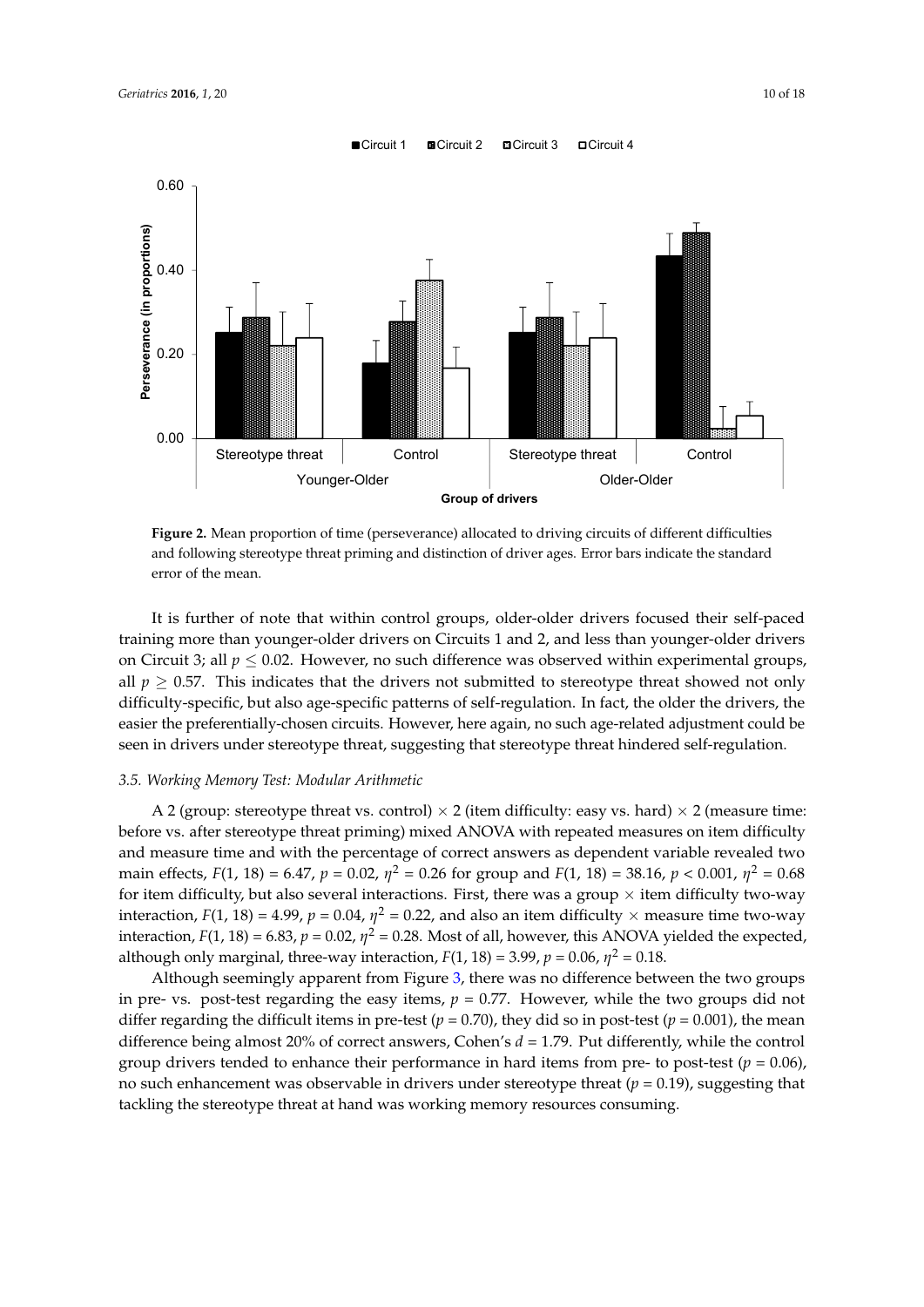<span id="page-10-0"></span>

measurement times. Error bars indicate the standard error of the mean. **Figure 3.** Mean percentage of correct answers across groups, difficulty of items and different

# **4. Discussion**

decline and stressing how this might increase their risk of accidents, leads them to self-regulate in a much less strategic way than control drivers are capable of. This result, while being somewhat counterintuitive at first glance, is fully in line with predictions from stereotype threat theory [\[36,](#page-16-4)[39\]](#page-16-7), which predicts that the threatened subjects are supposed to: (i) engage in conscious control of their behavior [\[20](#page-15-11)[,40\]](#page-16-8); (ii) spend a substantial part of their working memory resources on tackling this task [\[37,](#page-16-5)[50\]](#page-16-17); and (iii) lack exactly these resources in any subsequent task that would further imply their use, ranging from pure working memory tasks [\[38\]](#page-16-6) through attentional allocation to other daily tasks, such as driving [\[24\]](#page-15-15), and up to tasks requiring some degree of attentional or even physical  $t = \frac{1}{2}$  self-control [\[41](#page-16-9)[,44\]](#page-16-12). Our findings suggest that exposing older drivers to information on their possible age-related

Our study lends at least some initial support to all of these predictions. Those older adults who were told they were more at risk of accidents in specific driving situations, such as straight lines and left turns, tended, on average, to drive faster than their control counterparts, exactly in these situations, but also in all four circuits in general. Interestingly, this is in line with findings of [\[34\]](#page-16-2) where older drivers under stereotype threat committed more speeding infractions, as well; although in this case, they were simply primed with information that the experimenters' intention was to investigate why adults aged 65 or above were more involved in on-road accidents, without further specifying which situations would be of particular concern [\[34\]](#page-16-2). In fact, empirical evidence suggests that "older driver" stereotypes typically endorse slower driving speeds and left turn-related difficulties [\[33\]](#page-16-1), and the increased speed of our older drivers under stereotype threat in the four circuits as a whole also seems to underpin this idea. In sum, however, older drivers under stereotype threat in our study at least tended to contradict the stereotype at hand in a more or less systematic manner.

This effort to contradict, however, had its costs. Unlike those from the control condition and although in a task that was otherwise unrelated to driving (i.e., modular arithmetic [\[38\]](#page-16-6)), the older drivers under stereotype threat suffered from having allocated extra working memory resources to the driving task. While there was no significant difference regarding the easy items, older drivers under stereotype threat had a lower success rate in dealing with hard items than had their control counterparts, suggesting that part of their working memory resources was dedicated to managing the stereotype threat and, as our data tend to suggest, to contradict it (see also [\[24\]](#page-15-15)). Thus, in line with the process model of stereotype threat [\[36\]](#page-16-4), we observed that stereotype threat taxed working memory  $\frac{1}{\sqrt{2}}$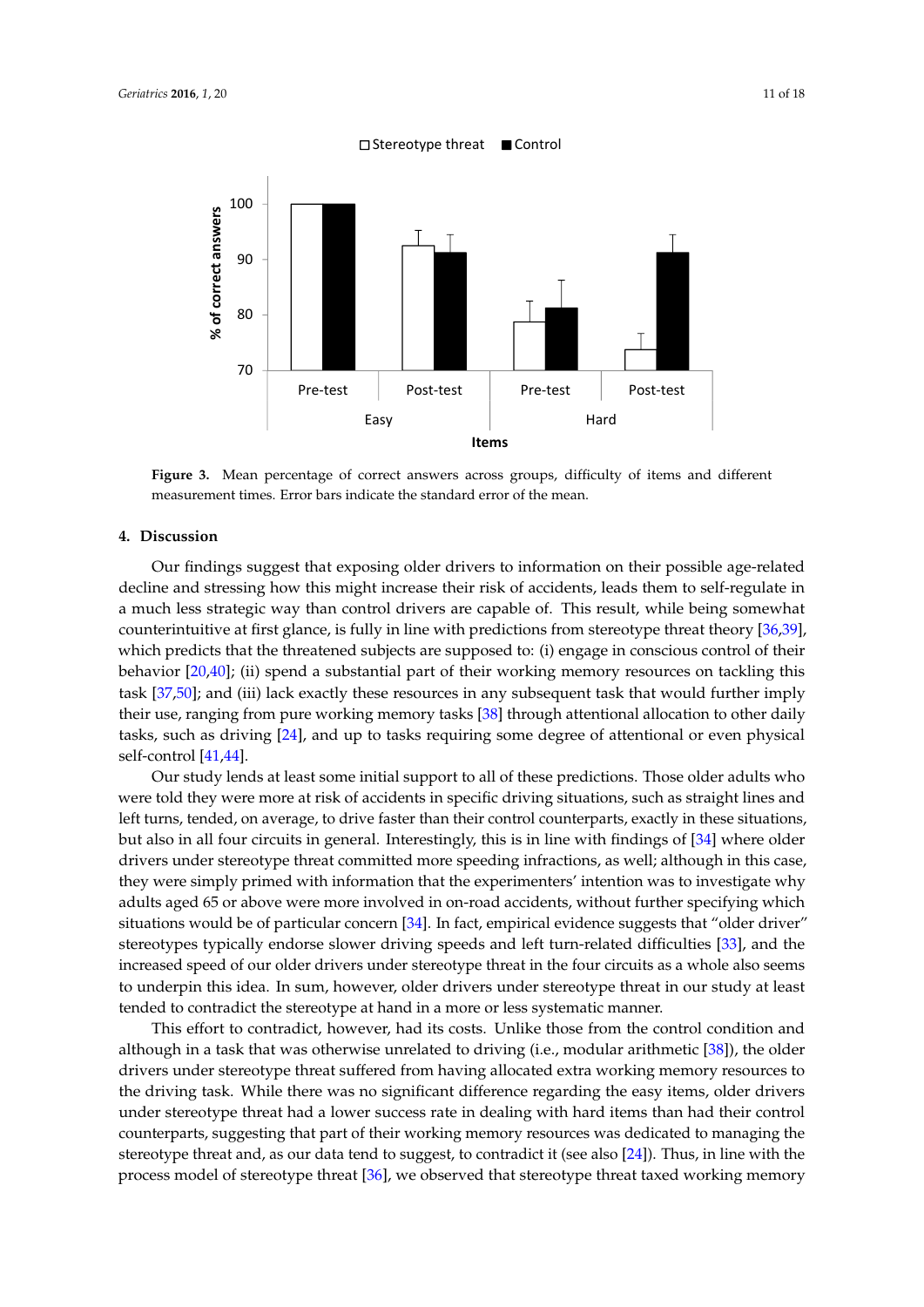resources [\[37\]](#page-16-5), although more research is needed to ascertain which concrete pathways (e.g., particular emotional settings, such as anger [\[61\]](#page-17-6) or anxiety [\[27\]](#page-15-17), including their suppression, [\[50\]](#page-16-17)) led to this effect. As [\[36\]](#page-16-4) puts it, whether the first reaction to stereotype threat consists of a physiological stress response, of self-relevant performance monitoring or of negative thoughts and their suppression, the core cognitive component that is commonly impacted is the working memory, and this also was the case in our study in our older drivers.

The most important finding, still, is that stereotype threat seems to hinder the older drivers' ability to self-regulate in a strategic manner. Our data on drivers that were not impacted by stereotype threat suggest, in accordance with [\[19\]](#page-15-10), that drivers of different ages are quite able to self-regulate in a strategic manner as they take into account both their age and the circuit's difficulty during self-paced training, that is they are able to focus on specific items where their learning uptake presumably approaches optimal values [\[51–](#page-16-18)[53,](#page-16-20)[62,](#page-17-7)[63\]](#page-17-8). This is, by the way, in line with studies indicating that older drivers do reasonably regulate their driving in other driving tasks, such as overtaking [\[17\]](#page-15-8) or postponing distracting activities when approaching intersections [\[18\]](#page-15-9), and is also congruent with the research line concerned with older drivers' self-declared driving avoidance and its link to their cognitive abilities  $([8,10,64]$  $([8,10,64]$  $([8,10,64]$  $([8,10,64]$ , although see  $[65]$ ).

Under stereotype threat, however, older drivers exhibited rather random patterns of self-regulation, that is patterns that did not appear to be adjusted either to their age or to the circuit's difficulty. On the one hand, stereotype threat has been shown to diminish self-regulatory and self-control skills in various tasks [\[41](#page-16-9)[,43](#page-16-11)[,44\]](#page-16-12), and this is what we observed in our study. In addition, it has been argued that self-regulatory skills depend on the available working memory resources [\[66](#page-17-11)[,67\]](#page-17-12), and this was the case in our study, as well. Our findings thus complement the existing body of research on stereotype threat by confirming that its predictions apply not only to older drivers' driving performance, but also to older drivers' self-regulation. An interesting future research avenue would consist of exploring whether such effects remain even as regards other driving variables associated with self-regulation, and such research might concern both self-declared, as well as behavioral variables. Moreover, a comparison of driving simulator vs. real driving data could be of importance.

Beyond the described study, further preliminary support of our main finding on the deleterious effect of stereotype threat on older drivers' self-regulation comes from [\[19\]](#page-15-10). We merged the perseverance-related data from the current study and from [\[19\]](#page-15-10) and performed additional analyses on the whole pool of data. This was possible given that the experimental design was exactly the same, except for the stereotype threat priming. As can be seen from Table [A1](#page-13-0) (see Appendix [A\)](#page-13-1), merging those two studies resulted in five subsamples of drivers ranging in age from 30 to more than 75 years and in much more statistically-acceptable sample sizes, mainly as regards the control groups of younger-older and older-older drivers. A 5 (group of drivers: young vs. younger-older control vs. older-older control vs. threatened younger-older vs. threatened older-older drivers)  $\times$  4 (circuit difficulty: 1–4) mixed ANOVA with repeated measures on the second variable and perseverance as the dependent variable revealed the expected group of drivers  $\times$  circuit difficulty interaction,  $F(12, 222) = 4.69$ ,  $p < 0.001$ ,  $\eta^2$  = 0.20. As can be seen from Figure [A1](#page-14-5) (see Appendix [A\)](#page-13-1), the most impressive difference consisted of clearly discernible and age-specific allocation of training time in the control groups of any age, on the one hand, and its complete absence in the groups under stereotype threat on the other. More research is certainly needed to deepen our understanding of how stereotype threat acts on older drivers' self-regulation, but the preliminary data we provide in this article indicate that older drivers might achieve better self-regulation when not threatened by the omnipresent information that they show high accident rates or diminished driving performance.

One of the possible applications that warrants further research regards the way older drivers may be helped to be safer ones. There is evidence that rehabilitation curricula deemed to enhance drivers' self-regulatory skills do not necessarily lead to the expected results [\[46,](#page-16-22)[47\]](#page-16-14). In fact, while many preventive measures have been designed to enhance drivers' awareness of their own cognitive functioning [\[49,](#page-16-16)[68\]](#page-17-13), the effectiveness of such curricula in terms of older drivers' self-regulation has yet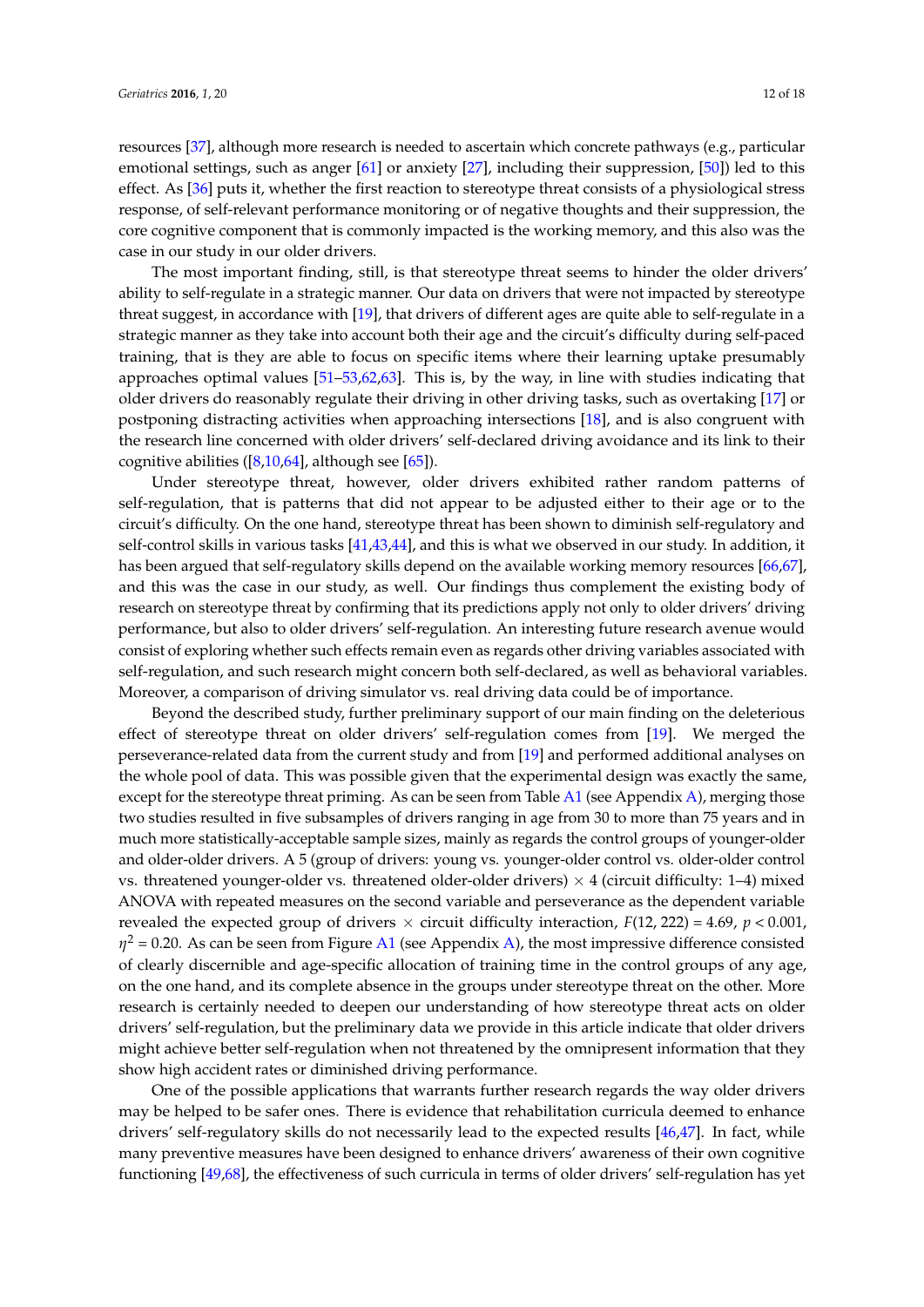to be proven [\[69\]](#page-17-14). If anything, some of these curricula proved to impair older drivers' self-regulation, that is led objectively to an increase in older drivers' traffic accidents [\[47\]](#page-16-14), despite very positive results regarding subjective descriptions given by drivers and considered as indicative of enhanced self-regulatory abilities [\[45\]](#page-16-13). This counterintuitive effect extends well over several studies and rehabilitation curricula [\[46\]](#page-16-22), and although it does not necessarily touch all age groups of elderly drivers (the participants concerned in [\[46\]](#page-16-22) were men aged 75 years and over; in [\[47\]](#page-16-14), two thirds of the sample were men aged 74 years on average, suggesting some similarities across the two studies), it remains potentially concerning. Regarding the content of such curricula, it appears that many of them tend to provide older drivers with general information about presumable age-related cognitive declines and the associated driving safety-related concerns. Put differently, older drivers are told in which situations they may become more at risk of accidents providing they experience a particular cognitive decline [\[45,](#page-16-13)[48,](#page-16-15)[70\]](#page-17-15). Yet, presenting older drivers with such information resembles situations provoking stereotype threat [\[20,](#page-15-11)[71\]](#page-17-16), which, as [\[33\]](#page-16-1) shows, does exist. While many questions remain in this regard (e.g., might stereotype threat extend over the long run, say, of several years, e.g., [\[47\]](#page-16-14), and what would be the possible effects and evolutions over time, e.g., [\[23\]](#page-15-14)?), we are still convinced that, first, this research niche merits further interest and that, second, while stereotype threat is "in the air" [\[20\]](#page-15-11), avoiding possible stereotypes every now and then simply matters (e.g., [\[72,](#page-17-17)[73\]](#page-17-18)).

In this vein, which means could be put forward to overcome possible stereotype threat-related effects? The available literature has identified at least two ways that seem both feasible and efficient [\[36\]](#page-16-4) and that might presumably apply as well in the population of older drivers. On the one hand, while stereotypes induce a threat by making salient one's membership of a stereotyped group [\[71\]](#page-17-16), one way of counteracting their effects is to allow individuals to identify with other, more positively-connotated groups or individuals at the same time. For instance, it is recognized that women's performance suffers from stereotype threat when the tasks are presented as being diagnostic of women's mathematical abilities [\[23\]](#page-15-14). Yet, drops in performance may be avoided when women: (i) undergo stereotype threat priming (such as indicating that it is of interest to know why women perform worse in mathematics than men); but (ii) also have an opportunity to identify with otherwise valuable self-relevant groups, such as "college students" (which is positive in comparison with "non-college students" [\[71\]](#page-17-16)) or "participants in psychology experiments" (where women would be better participants than men [\[74\]](#page-17-19); see also [\[75\]](#page-17-20)). Curriculum-based intervention programs thus might benefit not only from introducing older drivers as being concerned by cognitive aging (negative stereotype), but also as presenting those older people who tend to remain active and socially involved (positive stereotype). This would presumably help older drivers to choose the positive, and not the conflicting, negative identity [\[71\]](#page-17-16), leaving the working memory resources unaffected by a possible stereotype threat.

In addition, it appears that simply reappraising the situation and the possible stereotype threat-related side effects may help individuals to cope with the associated cognitive and emotional outcomes [\[36\]](#page-16-4). In the studies of [\[50\]](#page-16-17), participants restored their working memory resources and increased their performance after having reappraised either the situation (i.e., were invited to observe their task at hand from an objective, and not personal, point of view; [\[50\]](#page-16-17), Study 2) or their anxiety (i.e., were invited to consider the anxiety resulting from stereotype threat priming not as being harmful, but rather to conceive of it as a helpful way to increase their performance; [\[50\]](#page-16-17), Study 3). A similar performance-saving effect has been achieved when explaining to women participants the rationale of stereotype threat, which, in turn, helped them to attribute anxiety to stereotype threat mechanisms and led, in fine, to a reduction of stereotype threat-related detrimental effects [\[76\]](#page-17-21). In the same vein, older drivers might presumably benefit from being aware not only of their age-related risks in particular driving situations (which might arguably increase the risk of stereotype threat priming), but also of the underlying stereotype threat-related mechanisms and how to reappraise them usefully. Such an approach would presumably lead older drivers to self-regulate better in the long run, despite potential priming of age-related stereotypes.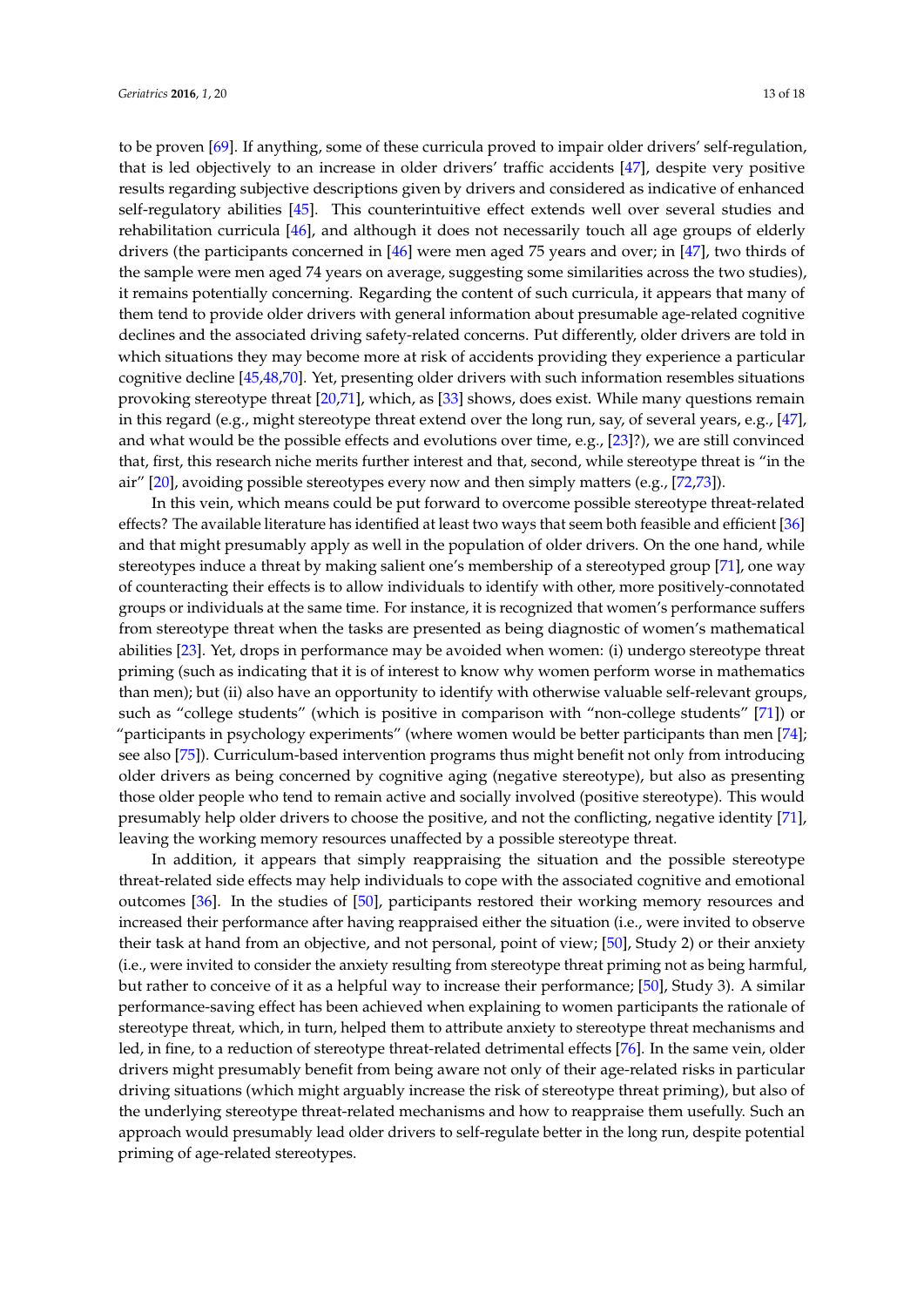#### **5. Conclusions**

One way of approaching the issue of older drivers' safety is to look at their self-regulation skills. Evidence from the present research suggests that older adults under stereotype threat, that is fearing to confirm the negative stereotype of older driver, not only modify their driving performance but also show random, rather than adapted, patterns of self-regulation. We also propose preliminary evidence that this may occur due to working memory depletion. Future research will contribute to deepen our understanding of concrete pathways that link stereotype threat triggers to specific self-regulation patterns, and will thus pave the way to measures safely promoting better self-regulation in older drivers.

**Acknowledgments:** This research was supported by the "Territoires, Transports, et Société" research cluster of the Rhône-Alpes region, France, and by the PsychoErgo research group (Groupement de Recherche, GDR, CNRS 3169), France. The authors wish to thank Max Duraz and Daniel Ndiaye for their help in developing the driving scenarios, David Marsh for his valuable language contribution and three anonymous reviewers for their constructive comments on earlier drafts of this paper.

**Author Contributions:** L.B. contributed to the definitions and contents of the article, to its drafting and to data re-analysis as regards the merged data from this article and the 2012 study. L.M. together with N.H. and C.G. contributed to the study conception and design, gathered data and provided the first analyses. They also contributed to drafting. Finally, M.G. and M.I. contributed to the definitions and contents of the article, to the interpretation of the data and also to drafting and final revisions of the article as a whole.

**Conflicts of Interest:** The authors declare no conflict of interest. The founding sponsor (Rhône-Alpes Region, France) had no role in the design of the study, in the collection, analyses or interpretation of the data, in the writing of the manuscript, nor in the decision to publish the results.

# <span id="page-13-1"></span><span id="page-13-0"></span>**Appendix A**

**Table A1.** Mean values and standard deviations of participants' ages (in years) and annual mileage (in thousands of kilometers) across different experimental conditions.

| Variable       | <b>Younger Control</b> |      | Younger-Older<br>Control |      | Older-Older<br>Control |      | Threat.<br>Younger-Older |      | Threat.<br>Older-Older |      |
|----------------|------------------------|------|--------------------------|------|------------------------|------|--------------------------|------|------------------------|------|
|                | Mean                   | SD   | Mean                     | SD   | Mean                   | SD   | Mean                     | SD   | Mean                   | SD   |
| N              | 21                     |      | 23                       |      | 14                     |      | 11                       |      | 10                     |      |
| $M/F$ ratio    | 13/8                   |      | 16/7                     |      | 12/2                   |      | 8/3                      |      | 8/2                    |      |
| Age            | 29.67                  | 3.38 | 68.00                    | 1.76 | 75.64                  | 4.34 | 67.64                    | 1.43 | 74.40                  | 4.74 |
| Annual mileage | 15.38                  | 8.06 | 14.09                    | 8.27 | 12.93                  | 6.18 | 15.23                    | 7.05 | 13.65                  | 5.76 |

Note: *SD*—standard deviation; Threat. stands for threatened. Age is indicated in years, annual mileage in thousands of kilometers per year.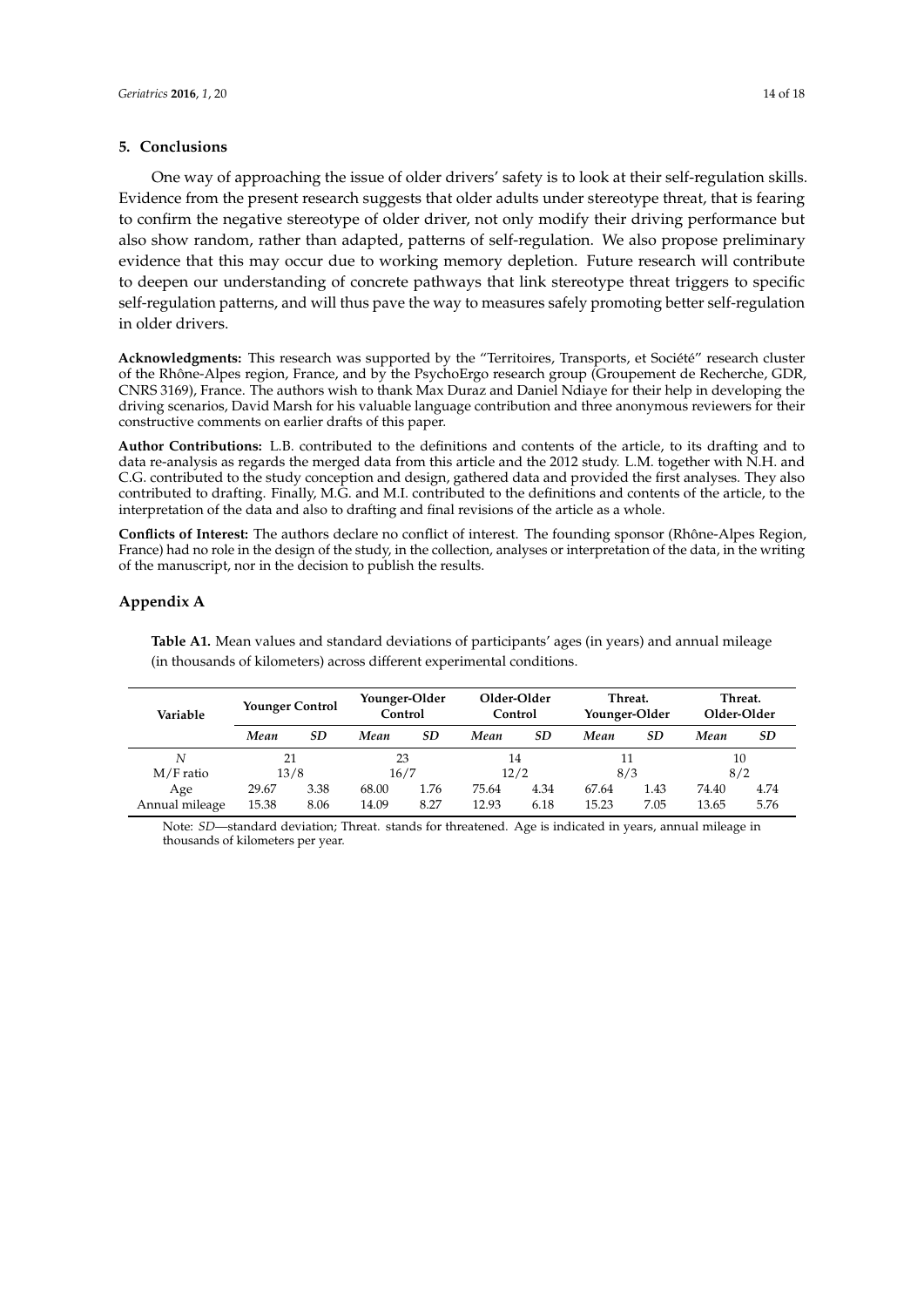<span id="page-14-5"></span>

**Figure A1.** Mean proportion of time (perseverance) allocated by different groups of drivers to **Figure A1.** Mean proportion of time (perseverance) allocated by different groups of drivers to different circuits in the self-paced training. Error bars indicate the standard error of the mean. Comments: Younger drivers from the 2012 study [\[19\]](#page-15-10) spent more of their training time in Circuits 3 and 4 than in Circuits 1 and 2, all *p* < 0.006. No difference was observed either between times spent in Circuits 3 and 4 ( $p = 0.99$ ) or between times spent in Circuits 1 and 2 ( $p = 0.88$ ). A focus on slightly easier items was observed in the younger-older control drivers, as they spent less of their time in Circuit 4 than younger drivers did ( $p < 0.01$ ) and also more of their training time in Circuit 3 than in Circuit 4 ( $p = 0.01$ ) and marginally more of their training time in Circuit 3 than in Circuit 1 ( $p = 0.09$ ). Finally, the older-older control drivers focused their training time mainly on Circuits 1 and 2 and reliably less on Circuits 3 and 4, all  $p < 0.003$ , while there was no difference between times spent in Circuits 1 and 2 ( $p = 0.75$ ) and in Circuits 3 and 4 ( $p = 0.63$ ). This self-regulatory pattern was totally inverted in comparison with the one exhibited by younger drivers from the 2012 study (all  $p < 0.03$ ), and the older-older drivers also spent more time in Circuit 1 and less time in Circuit 3 than the younger-older control drivers did (both  $p = 0.02$ .  $p = 0.02$ ).

#### **References References**

- <span id="page-14-0"></span>1. Donorfio, L.K.M.; D'Ambrosio, L.A.; Coughlin, J.F.; Mohyde, M. To drive or not to drive, that isn't the 1. Donorfio, L.K.M.; D'Ambrosio, L.A.; Coughlin, J.F.; Mohyde, M. To drive or not to drive, that isn't the question—The meaning of self-regulation among older drivers. *J. Saf. Res.* 2009, 40, 221-226. [\[CrossRef\]](http://dx.doi.org/10.1016/j.jsr.2009.04.002)  $[{\rm PubMed}]$ [\[PubMed\]](http://www.ncbi.nlm.nih.gov/pubmed/19527817)
- <span id="page-14-1"></span>2. Rudman, D.L.; Friedland, J.; Chipman, M.; Sciortino, P. Holding on and Letting Go: The Perspectives of Pre-seniors and Seniors on Driving Self-Regulation in Later Life. Can. J. Aging 2006, 25, 65–76. [\[CrossRef\]](http://dx.doi.org/10.1353/cja.2006.0031) Driving cessation and increased depressive symptoms: Prospective evidence from the New Haven EPESE. [\[PubMed\]](http://www.ncbi.nlm.nih.gov/pubmed/16770749)
- <span id="page-14-2"></span>*J. Am. Geriatr. Soc.* **1997**, *45*, 202–206. 3. Marottoli, R.A.; de Leon, C.F.M.; Glass, T.A.; Williams, C.S.; Cooney, L.M.; Berkman, L.F.; Tinetti, M.E. Driving cessation and increased depressive symptoms: Prospective evidence from the New Haven EPESE. Driving Cessation: Decreased Out-of-Home Activity Levels. *J. Gerontol. Soc. Sci. Ser. B* **2000**, *55*, 334–340. *J. Am. Geriatr. Soc.* **1997**, *45*, 202–206. [\[CrossRef\]](http://dx.doi.org/10.1111/j.1532-5415.1997.tb04508.x) [\[PubMed\]](http://www.ncbi.nlm.nih.gov/pubmed/9033520)
- 4. Marottoli, R.A.; de Leon, C.F.M.; Glass, T.A.; Williams, C.S.; Cooney, L.M.; Berkman, L.F. Consequences of *Gerontol. Med. Sci. Ser. A* **2005**, *60*, 399–403. Driving Cessation: Decreased Out-of-Home Activity Levels. *J. Gerontol. Soc. Sci. Ser. B* **2000**, *55*, 334–340.  $[CrossRet]$ [\[CrossRef\]](http://dx.doi.org/10.1093/geronb/55.6.S334)
- <span id="page-14-3"></span>5. Ragland, D.R.; Satariano, W.A.; MacLeod, K.E. Driving Cessation and Increased Depressive Symptoms. *J. Gerontol. Med. Sci. Ser. A* **2005**, *60*, 399–403. [\[CrossRef\]](http://dx.doi.org/10.1093/gerona/60.3.399)
- <span id="page-14-4"></span>6. Anstey, K.J.; Wood, J.; Lord, S.; Walker, J.G. Cognitive, sensory and physical factors enabling driving safety in older adults. *Clin. Psychol. Rev.* **2005**, 25, 45–65. [\[CrossRef\]](http://dx.doi.org/10.1016/j.cpr.2004.07.008) [\[PubMed\]](http://www.ncbi.nlm.nih.gov/pubmed/15596080)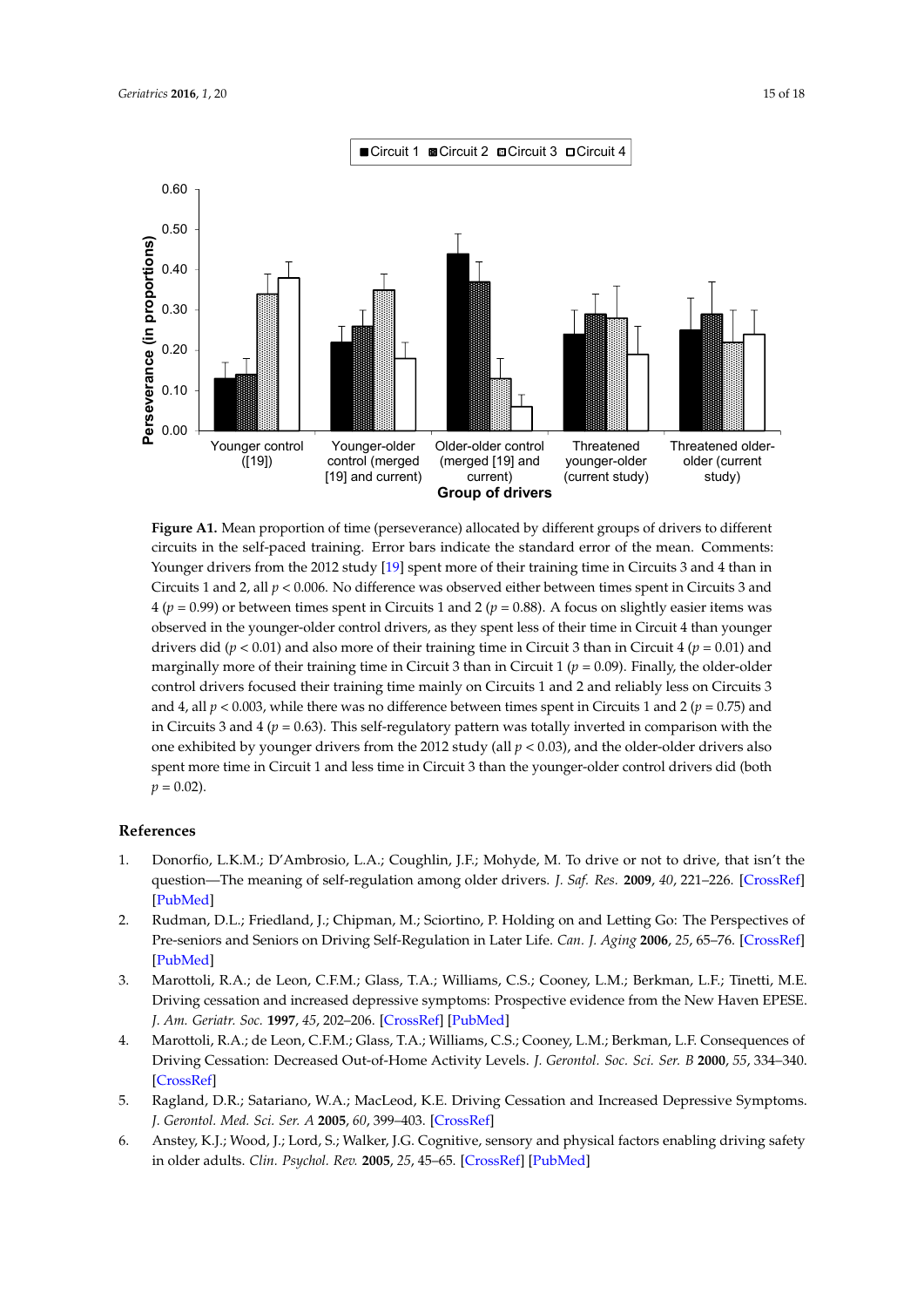- <span id="page-15-0"></span>7. Langford, J.; Koppel, S. Epidemiology of older driver crashes—Identifying older driver risk factors and exposure patterns. *Transp. Res. Part F Traffic Psychol. Behav.* **2006**, *9*, 309–321. [\[CrossRef\]](http://dx.doi.org/10.1016/j.trf.2006.03.005)
- <span id="page-15-1"></span>8. Moták, L.; Gabaude, C.; Bougeant, J.C.; Huet, N. Comparison of driving avoidance and self-regulatory patterns in younger and older drivers. *Transp. Res. Part F Traffic Psychol. Behav.* **2014**, *26*, 18–27. [\[CrossRef\]](http://dx.doi.org/10.1016/j.trf.2014.06.007)
- <span id="page-15-2"></span>9. Ball, K.; Owsley, C.; Stalvey, B.; Roenker, D.L.; Sloane, M.E.; Graves, M. Driving avoidance and functional impairment in older drivers. *Accid. Anal. Prev.* **1998**, *30*, 313–322. [\[CrossRef\]](http://dx.doi.org/10.1016/S0001-4575(97)00102-4)
- <span id="page-15-21"></span>10. Wong, I.Y.; Smith, S.S.; Sullivan, K.A. The relationship between cognitive ability, insight and self-regulatory behaviors: Findings from the older driver population. *Accid. Anal. Prev.* **2012**, *49*, 316–321. [\[CrossRef\]](http://dx.doi.org/10.1016/j.aap.2012.05.031) [\[PubMed\]](http://www.ncbi.nlm.nih.gov/pubmed/22763401)
- <span id="page-15-3"></span>11. Emerson, J.L.; Johnson, A.M.; Dawson, J.D.; Uc, E.Y.; Anderson, S.W.; Rizzo, M. Predictors of Driving Outcomes in Advancing Age. *Psychol. Aging* **2012**, *27*, 550–559. [\[CrossRef\]](http://dx.doi.org/10.1037/a0026359) [\[PubMed\]](http://www.ncbi.nlm.nih.gov/pubmed/22182364)
- <span id="page-15-4"></span>12. Charlton, J.L.; Oxley, J.; Fildes, B.; Oxley, P.; Newstead, S.; Koppel, S.; O'Hare, M. Characteristics of older drivers who adopt self-regulatory driving behaviours. *Transp. Res. Part F Traffic Psychol. Behav.* **2006**, *9*, 363–373. [\[CrossRef\]](http://dx.doi.org/10.1016/j.trf.2006.06.006)
- 13. Gabaude, C.; Marquié, J.-C.; Obriot-Claudel, F. Self-regulatory driving behaviour in the elderly: Relationships with aberrant driving behaviours and perceived abilities. *Trav. Hum.* **2010**, *73*, 31–52. [\[CrossRef\]](http://dx.doi.org/10.3917/th.731.0031)
- <span id="page-15-5"></span>14. Rapoport, M.J.; Naglie, G.; Weegar, K.; Myers, A.; Cameron, D.; Crizzle, A.; Korner-bitensky, N.; Tuokko, H.; Vrkljan, B.; Bédard, M.; et al. The relationship between cognitive performance, perceptions of driving comfort and abilities, and self-reported driving restrictions among healthy older drivers. *Accid. Anal. Prev.* **2013**, *61*, 288–295. [\[CrossRef\]](http://dx.doi.org/10.1016/j.aap.2013.03.030) [\[PubMed\]](http://www.ncbi.nlm.nih.gov/pubmed/23601097)
- <span id="page-15-6"></span>15. Baldock, M.R.J.; Mathias, J.L.; McLean, A.J.; Berndt, A. Self-regulation of driving and its relationship to driving ability among older adults. *Accid. Anal. Prev.* **2006**, *38*, 1038–1045. [\[CrossRef\]](http://dx.doi.org/10.1016/j.aap.2006.04.016) [\[PubMed\]](http://www.ncbi.nlm.nih.gov/pubmed/16725099)
- <span id="page-15-7"></span>16. Oxley, J.; Charlton, J.; Scully, J.; Koppel, S. Older female drivers: An emerging transport safety and mobility issue in Australia. *Accid. Anal. Prev.* **2010**, *42*, 515–522. [\[CrossRef\]](http://dx.doi.org/10.1016/j.aap.2009.09.017) [\[PubMed\]](http://www.ncbi.nlm.nih.gov/pubmed/20159075)
- <span id="page-15-8"></span>17. Reimer, B.; Donmez, B.; Lavallière, M.; Mehler, B.; Coughlin, J.F.; Teasdale, N. Impact of age and cognitive demand on lane choice and changing under actual highway conditions. *Accid. Anal. Prev.* **2013**, *52*, 125–132. [\[CrossRef\]](http://dx.doi.org/10.1016/j.aap.2012.12.008) [\[PubMed\]](http://www.ncbi.nlm.nih.gov/pubmed/23333319)
- <span id="page-15-9"></span>18. Charlton, J.L.; Catchlove, M.; Scully, M.; Koppel, S.; Newstead, S. Older driver distraction: A naturalistic study of behaviour at intersections. *Accid. Anal. Prev.* **2013**, *51*, 271–278. [\[CrossRef\]](http://dx.doi.org/10.1016/j.aap.2012.12.027) [\[PubMed\]](http://www.ncbi.nlm.nih.gov/pubmed/23332726)
- <span id="page-15-10"></span>19. Moták, L.; Huet, N.; Gabaude, C.; Bougeant, J.-C. Older drivers' self-regulation: Discrepancy reduction or region of proximal learning? *Psychol. Aging* **2012**, *27*, 1164–1171. [\[CrossRef\]](http://dx.doi.org/10.1037/a0028650) [\[PubMed\]](http://www.ncbi.nlm.nih.gov/pubmed/22708534)
- <span id="page-15-11"></span>20. Steele, C.M.; Aronson, J. Stereotype threat and the intellectual test performance of african americans. *J. Pers. Soc. Psychol.* **1995**, *69*, 797–811. [\[CrossRef\]](http://dx.doi.org/10.1037/0022-3514.69.5.797) [\[PubMed\]](http://www.ncbi.nlm.nih.gov/pubmed/7473032)
- <span id="page-15-12"></span>21. Stone, J.; Lynch, C.I.; Sjomeling, M.; Darley, J.M. Stereotype Threat Effects on Black and White Athletic Performance. *J. Pers. Soc. Psychol.* **1999**, *77*, 1213–1227. [\[CrossRef\]](http://dx.doi.org/10.1037/0022-3514.77.6.1213)
- <span id="page-15-13"></span>22. Spencer, S.J.; Steele, C.M.; Quinn, D.M. Stereotype Threat and Women's Math Performance. *J. Exp. Soc. Psychol.* **1999**, *28*, 4–28. [\[CrossRef\]](http://dx.doi.org/10.1006/jesp.1998.1373)
- <span id="page-15-14"></span>23. Huguet, P.; Régner, I. Stereotype threat among schoolgirls in quasi-ordinary classroom circumstances. *J. Educ. Psychol.* **2007**, *99*, 545–560. [\[CrossRef\]](http://dx.doi.org/10.1037/0022-0663.99.3.545)
- <span id="page-15-15"></span>24. Yeung, J.N.C.; von Hippel, C. Stereotype threat increases the likelihood that female drivers in a simulator run over jaywalkers. *Accid. Anal. Prev.* **2008**, *40*, 667–674. [\[CrossRef\]](http://dx.doi.org/10.1016/j.aap.2007.09.003) [\[PubMed\]](http://www.ncbi.nlm.nih.gov/pubmed/18329419)
- 25. Félonneau, M.-L.; Becker, M. Women at the wheel, danger round the bend. Are female drivers victim of a stereotype threat? *Psychol. Trav. Organ.* **2011**, *17*, 314–329.
- <span id="page-15-16"></span>26. Moè, A.; Cadinu, M.; Maass, A. Women drive better if not stereotyped. *Accid. Anal. Prev.* **2015**, *85*, 199–206. [\[CrossRef\]](http://dx.doi.org/10.1016/j.aap.2015.09.021) [\[PubMed\]](http://www.ncbi.nlm.nih.gov/pubmed/26457739)
- <span id="page-15-17"></span>27. Bourguignon, D.; Desmette, D.; Yzerbyt, V.; Herman, G. Stereotype activation, intellectual performance and action tendencies: The case of unemployed people. *Int. Rev. Soc. Psychol.* **2007**, *20*, 123–153.
- <span id="page-15-18"></span>28. Ambady, N.; Shih, M.; Kim, A.; Pittinsky, T.L. Stereotype Susceptibility in Children: Effects of Identity Activation on Quantitative Performance. *Psychol. Sci.* **2001**, *12*, 385–390. [\[CrossRef\]](http://dx.doi.org/10.1111/1467-9280.00371) [\[PubMed\]](http://www.ncbi.nlm.nih.gov/pubmed/11554671)
- <span id="page-15-19"></span>29. Pansu, P.; Régner, I.; Max, S.; Colé, P.; Nezlek, J.B.; Huguet, P. A burden for the boys: Evidence of stereotype threat in boys' reading performance. *J. Exp. Soc. Psychol.* **2016**, *65*, 26–30. [\[CrossRef\]](http://dx.doi.org/10.1016/j.jesp.2016.02.008)
- <span id="page-15-20"></span>30. Hess, T.M.; Auman, C.; Colcombe, S.J.; Rahhal, T.A. The Impact of Stereotype Threat on Age Differences in Memory Performance. *J. Gerontol. Ser. B Psychol. Sci.* **2003**, *58*, 3–11. [\[CrossRef\]](http://dx.doi.org/10.1093/geronb/58.1.P3)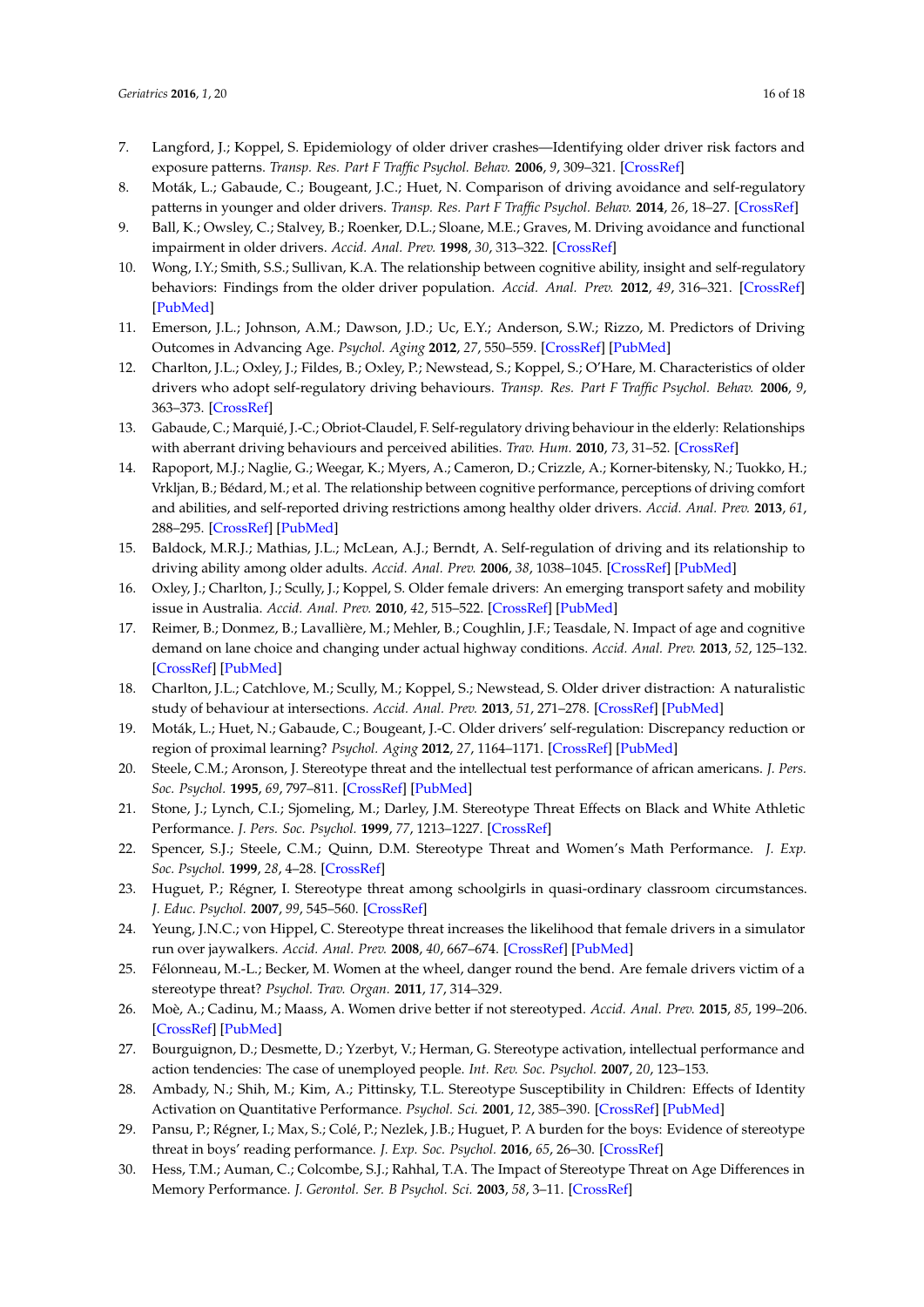- 31. Chasteen, A.L.; Bhattacharyya, S.; Horhota, M.; Tam, R.; Hasher, L. How Feelings of Stereotype Threat Influence Older Adults' Memory Performance. *Exp. Aging Res.* **2006**, *31*, 235–260. [\[CrossRef\]](http://dx.doi.org/10.1080/03610730590948177) [\[PubMed\]](http://www.ncbi.nlm.nih.gov/pubmed/16036721)
- <span id="page-16-0"></span>32. Bouazzaoui, B.; Follenfant, A.; Ric, F.; Fay, S.; Croizet, J.-C.; Atzeni, T.; Taconnat, L. Ageing-related stereotypes in memory: When the beliefs come true. *Memory* **2016**, *24*, 659–668. [\[CrossRef\]](http://dx.doi.org/10.1080/09658211.2015.1040802) [\[PubMed\]](http://www.ncbi.nlm.nih.gov/pubmed/26057336)
- <span id="page-16-1"></span>33. Joanisse, M.; Gagnon, S.; Voloaca, M. Overly cautious and dangerous: An empirical evidence of the older driver stereotypes. *Accid. Anal. Prev.* **2012**, *45*, 802–810. [\[CrossRef\]](http://dx.doi.org/10.1016/j.aap.2011.11.002) [\[PubMed\]](http://www.ncbi.nlm.nih.gov/pubmed/22269572)
- <span id="page-16-2"></span>34. Joanisse, M.; Gagnon, S.; Voloaca, M. The impact of Stereotype Threat on the simulated driving performance of older drivers. *Accid. Anal. Prev.* **2013**, *50*, 530–538. [\[CrossRef\]](http://dx.doi.org/10.1016/j.aap.2012.05.032) [\[PubMed\]](http://www.ncbi.nlm.nih.gov/pubmed/22727883)
- <span id="page-16-3"></span>35. Lambert, A.E.; Watson, J.M.; Stefanucci, J.K.; Ward, N.; Bakdash, J.Z.; Strayer, D.L. Stereotype Threat Impairs Older Adult Driving. *Appl. Cognit. Psychol.* **2016**, *28*, 22–28. [\[CrossRef\]](http://dx.doi.org/10.1002/acp.3162)
- <span id="page-16-4"></span>36. Schmader, T.; Johns, M.; Forbes, C. An Integrated Process Model of Stereotype Threat Effects on Performance. *Psychol. Rev.* **2008**, *115*, 336–356. [\[CrossRef\]](http://dx.doi.org/10.1037/0033-295X.115.2.336) [\[PubMed\]](http://www.ncbi.nlm.nih.gov/pubmed/18426293)
- <span id="page-16-5"></span>37. Schmader, T.; Johns, M. Converging Evidence That Stereotype Threat Reduces Working Memory Capacity. *J. Pers. Soc. Psychol.* **2003**, *85*, 440–452. [\[CrossRef\]](http://dx.doi.org/10.1037/0022-3514.85.3.440) [\[PubMed\]](http://www.ncbi.nlm.nih.gov/pubmed/14498781)
- <span id="page-16-6"></span>38. Beilock, S.L.; Rydell, R.J.; McConnell, A.R. Stereotype Threat and Working Memory: Mechanisms, Alleviation, and Spillover. *J. Exp. Psychol. Gen.* **2007**, *136*, 256–276. [\[CrossRef\]](http://dx.doi.org/10.1037/0096-3445.136.2.256) [\[PubMed\]](http://www.ncbi.nlm.nih.gov/pubmed/17500650)
- <span id="page-16-7"></span>39. Mazerolle, M.; Régner, I.; Morisset, P.; Rigalleau, F.; Huguet, P. Stereotype strengthens automatic recall and undermines controlled processes in older adults. *Psychol. Sci.* **2012**, *23*, 723–727. [\[CrossRef\]](http://dx.doi.org/10.1177/0956797612437607) [\[PubMed\]](http://www.ncbi.nlm.nih.gov/pubmed/22609539)
- <span id="page-16-8"></span>40. Jamieson, J.P.; Harkins, S.G. Mere Effort and Stereotype Threat Performance Effects. *J. Pers. Soc. Psychol.* **2007**, *93*, 544–564. [\[CrossRef\]](http://dx.doi.org/10.1037/0022-3514.93.4.544) [\[PubMed\]](http://www.ncbi.nlm.nih.gov/pubmed/17892331)
- <span id="page-16-9"></span>41. Inzlicht, M.; Kang, S.K. Stereotype Threat Spillover: How Coping With Threats to Social Identity Affects Aggression, Eating, Decision Making, and Attention. *J. Pers. Soc. Psychol.* **2010**, *99*, 467–481. [\[CrossRef\]](http://dx.doi.org/10.1037/a0018951) [\[PubMed\]](http://www.ncbi.nlm.nih.gov/pubmed/20649368)
- <span id="page-16-10"></span>42. Baumeister, R.E.; Bratslavsky, E.; Muraven, M.; Tice, D.M. Ego Depletion: Is the Active Self a Limited Resource? *J. Pers. Soc. Psychol.* **1998**, *74*, 1252–1265. [\[CrossRef\]](http://dx.doi.org/10.1037/0022-3514.74.5.1252) [\[PubMed\]](http://www.ncbi.nlm.nih.gov/pubmed/9599441)
- <span id="page-16-11"></span>43. Johnson, S.E.; Richeson, J.A.; Finkel, E.J. Middle Class and Marginal? Socioeconomic Status, Stigma, and Self-Regulation at an Elite University. *J. Pers. Soc. Psychol.* **2011**, *100*, 838–852. [\[CrossRef\]](http://dx.doi.org/10.1037/a0021956) [\[PubMed\]](http://www.ncbi.nlm.nih.gov/pubmed/21280968)
- <span id="page-16-12"></span>44. Inzlicht, M.; Mckay, L.; Aronson, J. Stigma as Ego Depletion: How Being the Target of Prejudice Affects Self-Control. *Psychol. Sci.* **2006**, *17*, 262–269. [\[CrossRef\]](http://dx.doi.org/10.1111/j.1467-9280.2006.01695.x) [\[PubMed\]](http://www.ncbi.nlm.nih.gov/pubmed/16507068)
- <span id="page-16-13"></span>45. Owsley, C.; Stalvey, B.T.; Phillips, J.M. The efficacy of an educational intervention in promoting self-regulation among high-risk older drivers. *Accid. Anal. Prev.* **2003**, *35*, 393–400. [\[CrossRef\]](http://dx.doi.org/10.1016/S0001-4575(02)00016-7)
- <span id="page-16-22"></span>46. Nasvadi, G.E.; Vavrik, J. Crash risk of older drivers after attending a mature driver education program. *Accid. Anal. Prev.* **2007**, *39*, 1073–1079. [\[CrossRef\]](http://dx.doi.org/10.1016/j.aap.2007.02.005) [\[PubMed\]](http://www.ncbi.nlm.nih.gov/pubmed/17920828)
- <span id="page-16-14"></span>47. Owsley, C.; McGwin, G.; Phillips, J.M.; McNeal, S.F.; Stalvey, B.T. Impact of an Educational Program on the Safety of High-risk, Visually Impaired, Older Drivers. *Am. J. Prev. Med.* **2004**, *26*, 222–229. [\[CrossRef\]](http://dx.doi.org/10.1016/j.amepre.2003.12.005) [\[PubMed\]](http://www.ncbi.nlm.nih.gov/pubmed/15026102)
- <span id="page-16-15"></span>48. Eby, D.W.; Molnar, L.J.; Shope, J.T.; Vivoda, J.M.; Fordyce, T.A. Improving older driver knowledge and self-awareness through self-assessment: The driving decisions workbook. *J. Saf. Res.* **2003**, *34*, 371–381. [\[CrossRef\]](http://dx.doi.org/10.1016/j.jsr.2003.09.006)
- <span id="page-16-16"></span>49. Molnar, L.J.; Eby, D.W.; Kartje, P.S.; Louis, R.M.S. Increasing self-awareness among older drivers: The role of self-screening. *J. Saf. Res.* **2010**, *41*, 367–373. [\[CrossRef\]](http://dx.doi.org/10.1016/j.jsr.2010.06.003) [\[PubMed\]](http://www.ncbi.nlm.nih.gov/pubmed/20846553)
- <span id="page-16-17"></span>50. Johns, M.; Inzlicht, M.; Schmader, T. Stereotype Threat and Executive Resource Depletion: Examining the Influence of Emotion Regulation. *J. Exp. Psychol. Gen.* **2008**, *137*, 691–705. [\[CrossRef\]](http://dx.doi.org/10.1037/a0013834) [\[PubMed\]](http://www.ncbi.nlm.nih.gov/pubmed/18999361)
- <span id="page-16-18"></span>51. Metcalfe, J. Is Study Time Allocated Selectively to a Region of Proximal Learning? *J. Exp. Psychol. Gen.* **2002**, *131*, 349–363. [\[CrossRef\]](http://dx.doi.org/10.1037/0096-3445.131.3.349) [\[PubMed\]](http://www.ncbi.nlm.nih.gov/pubmed/12214751)
- <span id="page-16-19"></span>52. Metcalfe, J.; Kornell, N. The Dynamics of Learning and Allocation of Study Time to a Region of Proximal Learning. *J. Exp. Psychol. Gen.* **2003**, *132*, 530–542. [\[CrossRef\]](http://dx.doi.org/10.1037/0096-3445.132.4.530) [\[PubMed\]](http://www.ncbi.nlm.nih.gov/pubmed/14640846)
- <span id="page-16-20"></span>53. Metcalfe, J.; Kornell, N. A Region of Proximal Learning model of study time allocation. *J. Mem. Lang.* **2005**, *52*, 463–477. [\[CrossRef\]](http://dx.doi.org/10.1016/j.jml.2004.12.001)
- <span id="page-16-21"></span>54. Amieva, H.; le Goff, M.; Stoykova, R.; Lafont, S.; Ritchie, K.; Tzourio, C.; Fabrigoule, C.; Dartigues, J. Trail making test: Normative data in a French elderly population from the three cities study. *Rev. Neuropsychol. Neurosci. Cognit. Clin.* **2009**, *1*, 70–74.